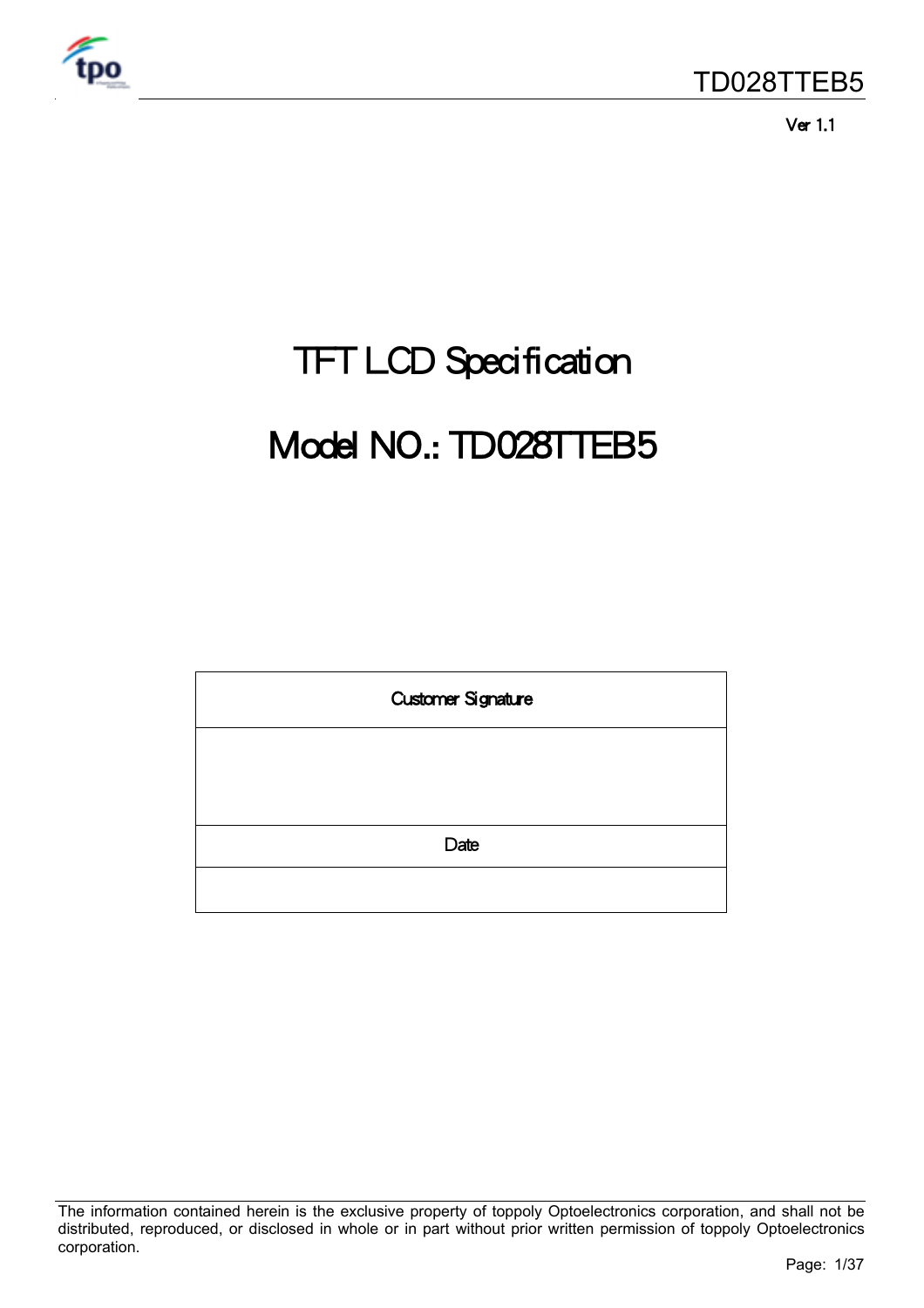

# Table of Contents

| NO.             | Item                              | Page                    |
|-----------------|-----------------------------------|-------------------------|
|                 | <b>Cover Sheet</b>                |                         |
|                 | <b>Table of Contents</b>          | $\overline{2}$          |
|                 | Record of Reversion               | 3                       |
| 1               | <b>Features</b>                   | $\overline{\mathbf{4}}$ |
| $\overline{2}$  | General Specification             | 4                       |
| 3               | <b>Input/Output Terminals</b>     | 5                       |
| 4               | <b>Absolute Maximum Ratings</b>   | $\overline{7}$          |
| 5               | <b>Electrical Characteristics</b> | 8                       |
| 6               | <b>Block Diagram</b>              | 10                      |
| $\overline{7}$  | Timing Chart                      | 11                      |
| 8               | Power On/Off Sequence             | 22                      |
| 9               | Optical Characteristics           | 23                      |
| 10              | Reliability                       | 27                      |
| 11              | <b>Handling Cautions</b>          | 31                      |
| 12 <sub>2</sub> | <b>Mechanical Drawing</b>         | 34                      |
| 13              | <b>Packing Drawing</b>            | 37                      |
|                 |                                   |                         |

The information contained herein is the exclusive property of toppoly Optoelectronics corporation, and shall not be distributed, reproduced, or disclosed in whole or in part without prior written permission of toppoly Optoelectronics corporation.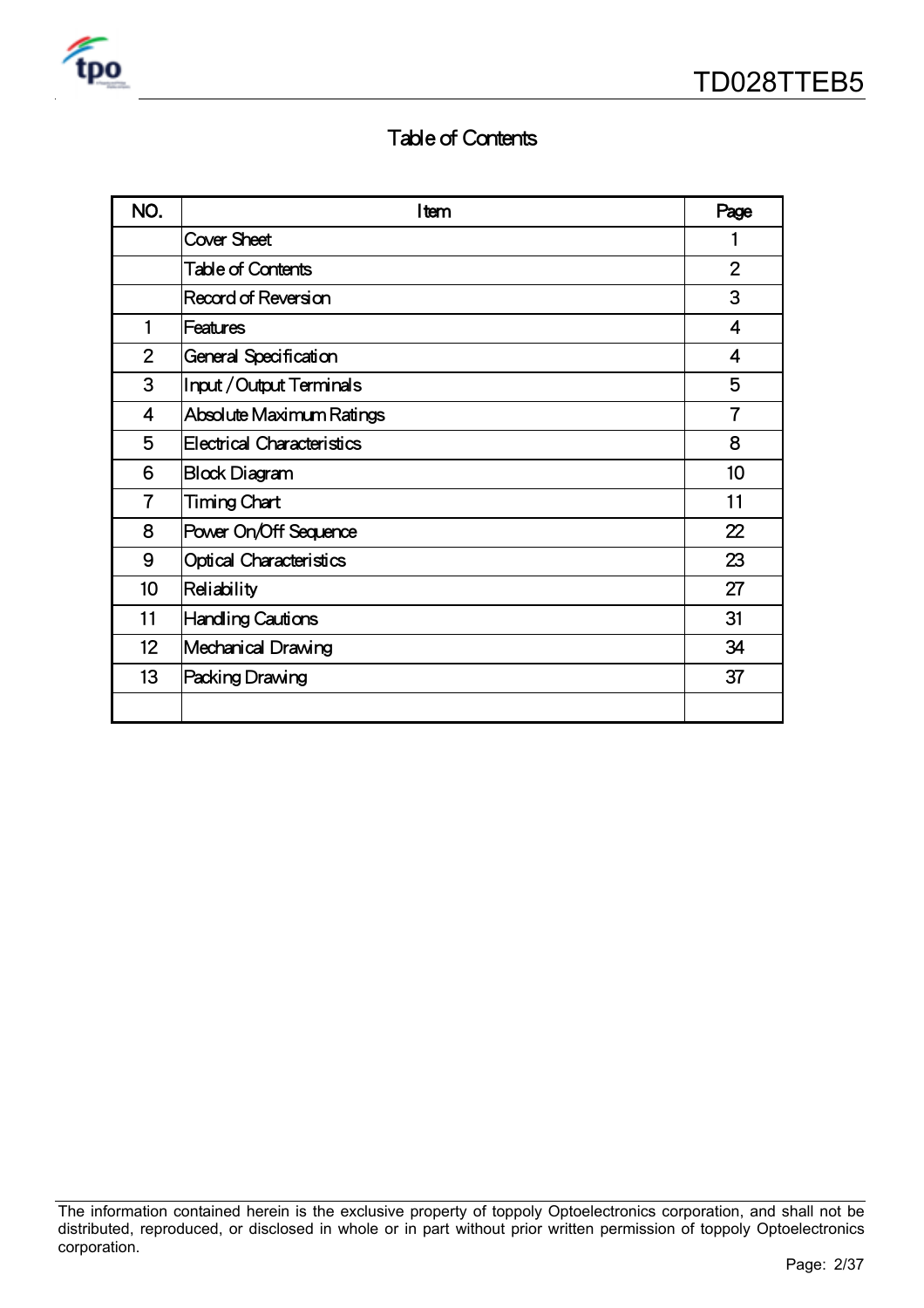

# Record of Reversion

| Rev | <b>Issued Date</b>         | Description                                     |
|-----|----------------------------|-------------------------------------------------|
| 0.0 | Nov, 10, 2006   New Create |                                                 |
| 0.1 |                            | Nov, 23, 2006   Update RA SPEC                  |
| 1.0 |                            | DEC, 15, 2006 Apply for system                  |
|     |                            | Update White Chromaticity                       |
|     |                            | <b>Update</b> DVDD/AVDD Supply Current          |
| 1.1 |                            | Mar, 18, 2007 Update Reliability SPEC, item 10. |

The information contained herein is the exclusive property of toppoly Optoelectronics corporation, and shall not be distributed, reproduced, or disclosed in whole or in part without prior written permission of toppoly Optoelectronics corporation.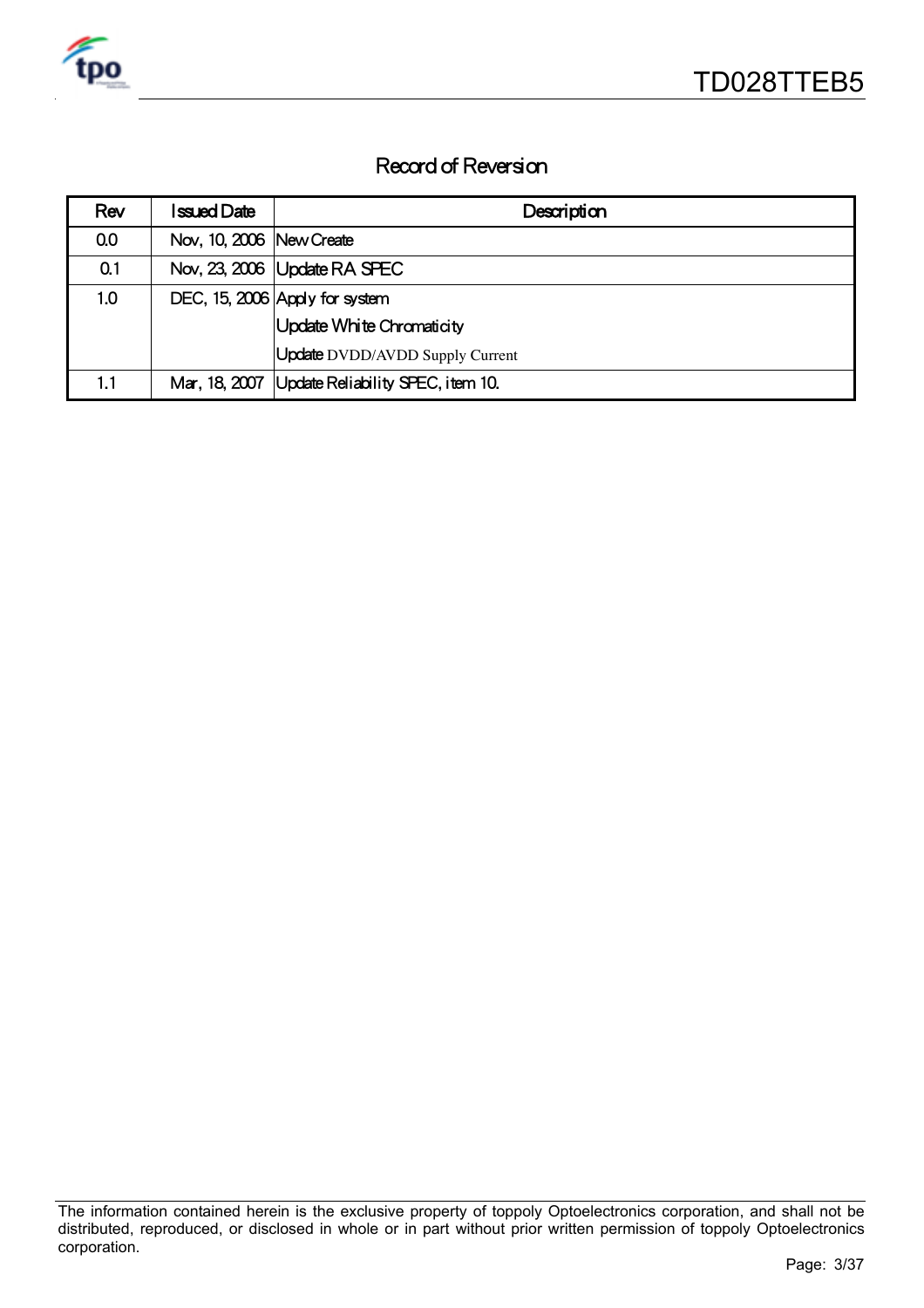

# 1. FEATURES

The 2.8 inch (real 2.83 inch) LCD module is the Transmissive active matrix color TFT LCD module. LTPS (Low Temperature Poly Silicon) TFT technology is used and COG design are built on the panel. Highly integrated LCD module includes backlight and TFT LCD panel with minimal external circuits and components required.

## 2. GENERAL SPECIFICATION

|                           | ltem             | Description                        | Unit |
|---------------------------|------------------|------------------------------------|------|
| Display Size (Diagonal)   |                  | 2.8 inch (real 2.83 inch)          |      |
| Display Type              |                  | Transmissive                       |      |
| Active Area (HxV)         |                  | 43.2 X 57.6                        | mm   |
| Number of Dots (HxV)      |                  | $240 \times$ RGB $\times$ 320      | dot  |
| Dot Pitch (HxV)           |                  | $0.06 \times 0.180$                | mm   |
| <b>Color Arrangement</b>  |                  | <b>RGB Stripe</b>                  |      |
| <b>Color Numbers</b>      |                  | 262,144 (18 bits)                  |      |
| Outline Dimension (HxVxT) |                  | 52.9x73.7x3.4 (TYP; FPC excluded)  | mm   |
| Weight                    |                  | 45                                 | g    |
|                           | $LCD$ Panel $+$  | 28                                 |      |
| Power consumption         | <b>System</b>    |                                    | mW   |
|                           | <b>Backlight</b> | $288$ (Typ, I <sub>F</sub> = 20mA) |      |

The information contained herein is the exclusive property of toppoly Optoelectronics corporation, and shall not be distributed, reproduced, or disclosed in whole or in part without prior written permission of toppoly Optoelectronics corporation.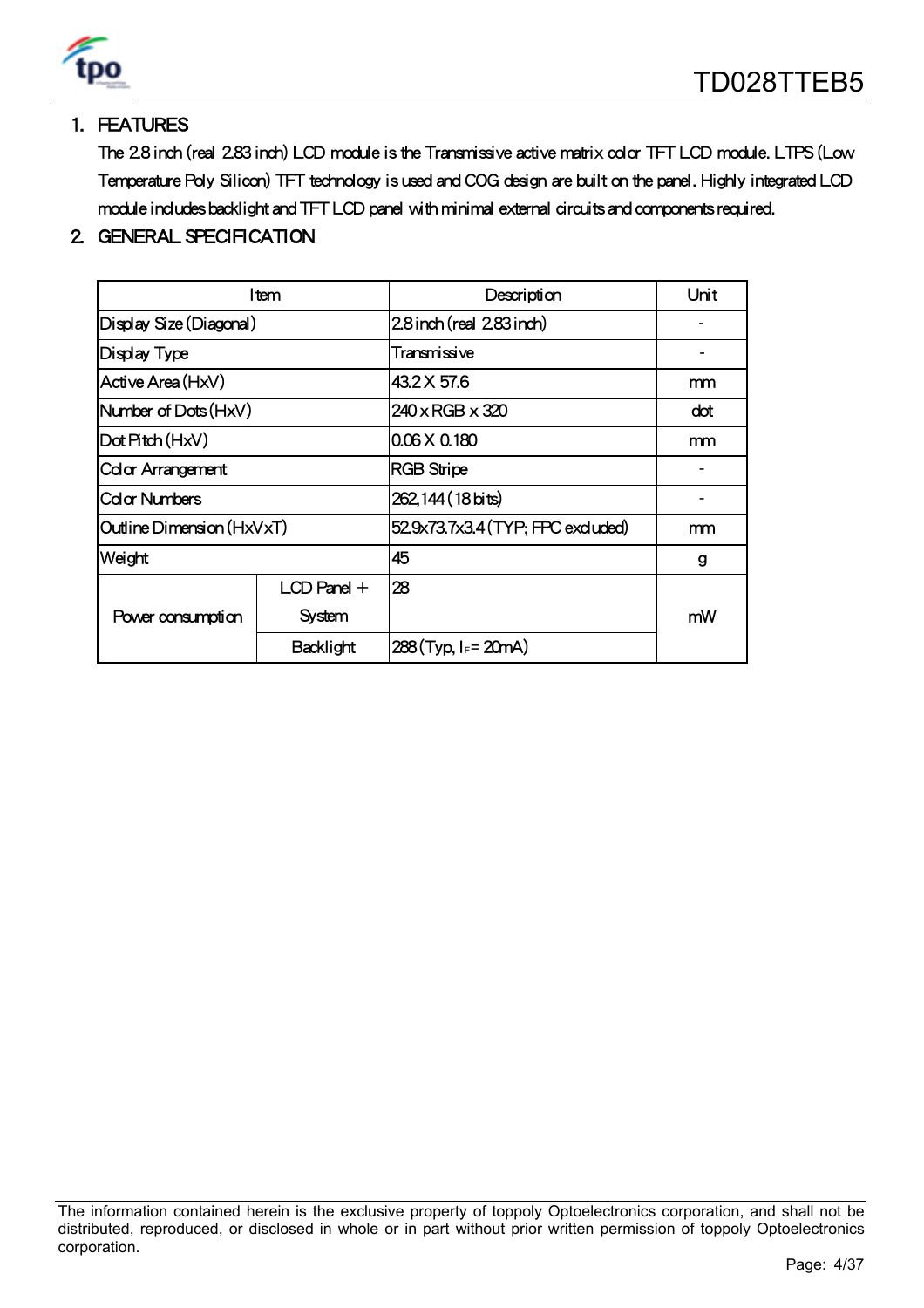

# 3. INPUT/OUTPUT TERMINALS

#### 3.1 TFT LCD module

Recommend connector: FH23-39S-0.3SHW(05)/HIROSE

| Pin            | Symbol             | I/O                      | Description                            | Remark         |
|----------------|--------------------|--------------------------|----------------------------------------|----------------|
| 1              | LED+               |                          | High Voltage Power Supply for LED      |                |
| $\overline{2}$ | LED-               |                          | Low Voltage Power Supply for LED       |                |
| 3              | <b>DVDD</b>        | $\overline{\phantom{a}}$ | Power Supply of Digital                |                |
| 4              | <b>AVDD</b>        |                          | Input to DC/DC                         |                |
| 5              | <b>VSS</b>         | ۰                        | Ground                                 |                |
| 6              | YU                 | ۰                        | Touch Panel Y(12 Clock Side)           |                |
| $\overline{7}$ | <b>XL</b>          | $\overline{\phantom{a}}$ | Touch Panel X(Left Side)               |                |
| 8              | YL                 |                          | Touch Panel Y(6 Clock Side)            |                |
| 9              | <b>XR</b>          |                          | Touch Panel X(Right Side)              |                |
| 10             | SPI_CS             | L                        | SPI Chip Select                        | Reserved for   |
|                |                    |                          |                                        | Register Setup |
| 11             | SPI_SDA            | 1/0                      | SPI Serial Data Input/Output           | Reserved for   |
|                |                    |                          |                                        | Register Setup |
| 12             | <b>VSS</b>         |                          | Ground                                 |                |
| 13             | SPI_SCL            |                          | <b>SPI Clock</b>                       | Reserved for   |
|                |                    |                          |                                        | Register Setup |
| 14             | SD                 | T                        | Auto power on/of sequence enable input |                |
| 15             | <b>RST</b>         | I                        | <b>RESET(L: Reset, H: Active)</b>      |                |
| 16             | BO/ID1             | I                        | BLUE data Bit BQLSB)/LCM ID Pin 1      |                |
|                |                    |                          | (Pull-down 10K to VSS by Resistor)     |                |
| 17             | B1                 | I                        | <b>BLUE data Bit B1</b>                |                |
| 18             | <b>B2</b>          | I                        | <b>BLUE data Bit B2</b>                |                |
| 19             | B <sub>3</sub>     | I                        | <b>BLUE data Bit B3</b>                |                |
| 20             | <b>B4</b>          | I                        | <b>BLUE data Bit B4</b>                |                |
| 21             | <b>B5</b>          | I                        | <b>BLUE data Bit B5(MSB)</b>           |                |
| 22             | GO/ID <sub>2</sub> |                          | GREEN data Bit GQ(LSB)/LCM ID Pin 2    |                |
|                |                    |                          | (Pull-high 10K to DVDD by Resistor)    |                |
| 23             | G <sub>1</sub>     | I                        | <b>GREEN data Bit G1</b>               |                |
| 24             | G2                 | ı                        | <b>GREEN data Bit G2</b>               |                |
| 25             | G <sub>3</sub>     | I                        | <b>GREEN data Bit G3</b>               |                |
| 26             | G4                 | I                        | <b>GREEN data Bit G4</b>               |                |
| 27             | G <sub>5</sub>     | L                        | GREEN data Bit G5(MSB)                 |                |

The information contained herein is the exclusive property of toppoly Optoelectronics corporation, and shall not be distributed, reproduced, or disclosed in whole or in part without prior written permission of toppoly Optoelectronics corporation.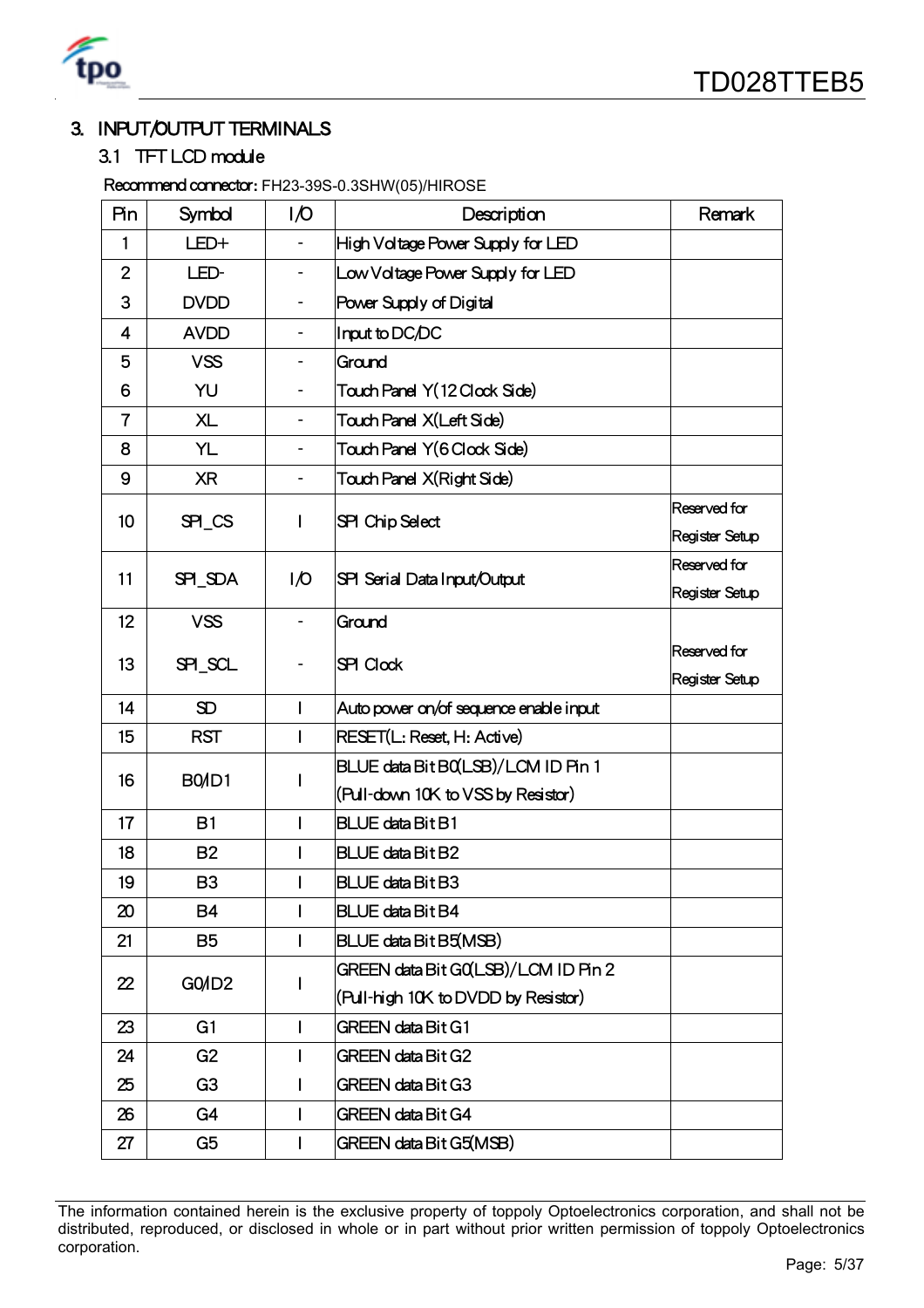

| R <sub>0</sub> I <sub>D</sub> <sub>0</sub><br>28 | RED data Bit RQLSB)/LCM ID Pin 0 |                                    |  |
|--------------------------------------------------|----------------------------------|------------------------------------|--|
|                                                  |                                  | (Pull-down 10K to VSS by Resistor) |  |
| 29                                               | R1                               | IRED data Bit R1                   |  |
| 30                                               | R <sub>2</sub>                   | IRED data Bit R2                   |  |
| 31                                               | R <sub>3</sub>                   | RED data Bit R3                    |  |
| 32                                               | R4                               | <b>RED data Bit R4</b>             |  |
| 33                                               | R <sub>5</sub>                   | RED data Bit R5(MSB)               |  |
| 34                                               | <b>VSS</b>                       | Ground                             |  |
| 35                                               | <b>DCK</b>                       | Data Sampling Clock Signal         |  |
| 36                                               | <b>VSS</b>                       | Ground                             |  |
| 37                                               | <b>VSYNC</b>                     | Vertical sync signal               |  |
| 38                                               | <b>HSYNC</b>                     | Horizontal sync signal             |  |
| 39                                               | DENB                             | Data Enable                        |  |
|                                                  |                                  |                                    |  |

#### 3.2 Touch panel Pin

| Touch Panel Pin   Module Pin |   | Symbol    | Description                   | Remark |
|------------------------------|---|-----------|-------------------------------|--------|
|                              | 9 | <b>XR</b> | <b>Touch Panel Right Side</b> |        |
|                              |   |           | Touch Panel Lower Side        |        |
|                              |   | XL        | <b>Touch Panel Left Side</b>  |        |
|                              | 6 | YU        | <b>Touch Panel Upper Side</b> |        |

## Pin Assignment for Touch panel



The information contained herein is the exclusive property of toppoly Optoelectronics corporation, and shall not be distributed, reproduced, or disclosed in whole or in part without prior written permission of toppoly Optoelectronics corporation.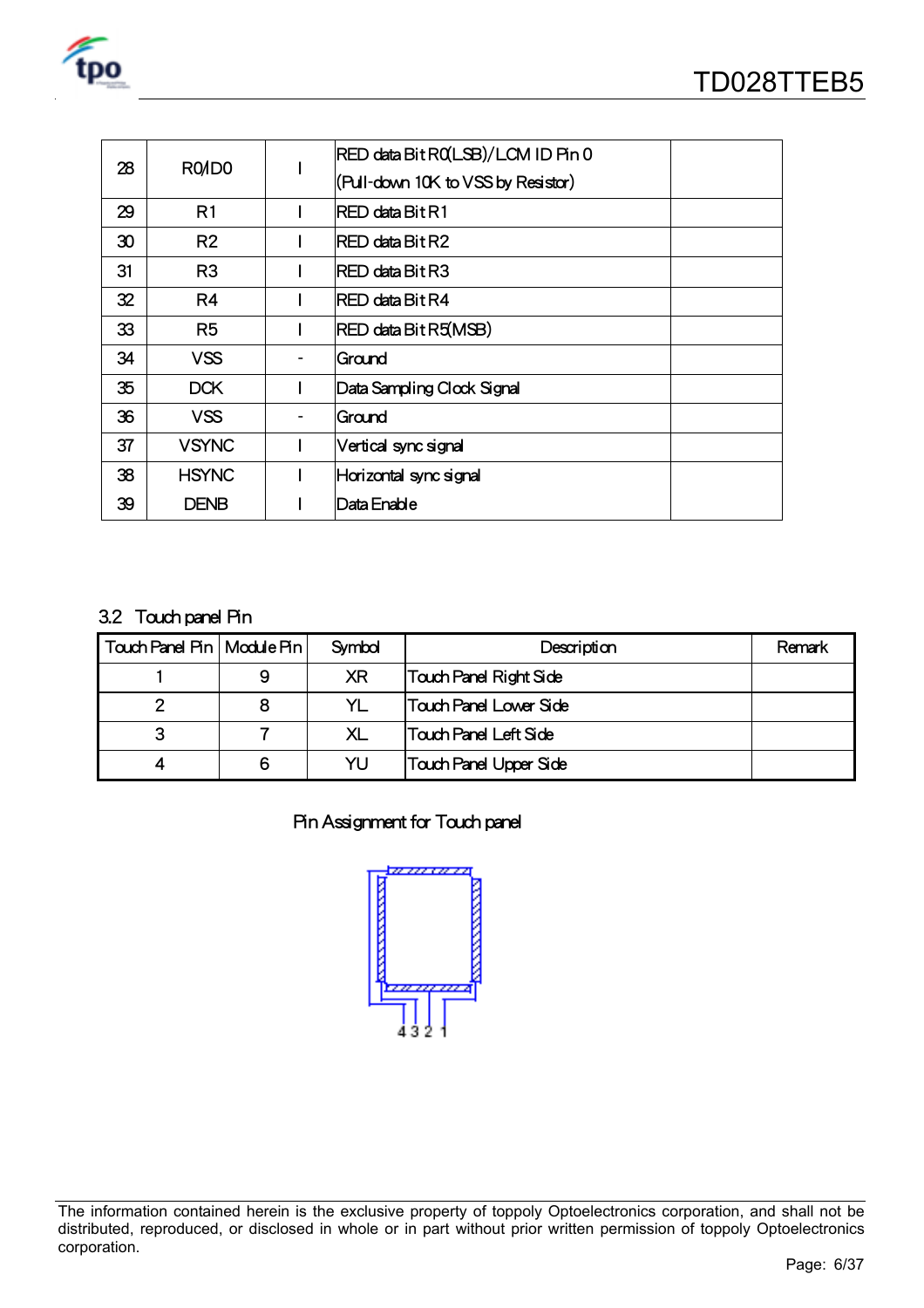

## 4. ABSOLUTE MAXIMUM RATINGS

|                                      |                         |            |            |      | GND=0V |
|--------------------------------------|-------------------------|------------|------------|------|--------|
| Item                                 | Symbol                  | <b>MIN</b> | <b>MAX</b> | Unit | Remark |
| Logic Supply Voltage                 | <b>DVDD</b>             | $-0.3$     | 3.6        | V    |        |
| Analog Supply Voltage                | <b>AVDD</b>             | $-0.3$     | 3.6        | V    |        |
| <b>Touch Panel Operation Voltage</b> | $V_{\text{Tach}}$       |            | 5          | V    |        |
| Backlight LED forward Voltage        | VF                      |            | 14.4       | V    |        |
| Backlight LED reverse Voltage        | $\mathsf{V}_\mathsf{R}$ |            | 20         | v    |        |
| Backlight LED forward current        | I⊧                      |            | 25         | mA   | Note   |
| $(Ta=25^{\circ}C)$                   |                         |            |            |      |        |
| <b>Operating Temperature</b>         | Topr                    | $-20$      | $+60$      | °С   |        |
| Storage Temperature                  | Tstg                    | $-30$      | $+70$      | °C   |        |

Note: Relation between maximum LED forward current and ambient temperature is showed as bellow.



The information contained herein is the exclusive property of toppoly Optoelectronics corporation, and shall not be distributed, reproduced, or disclosed in whole or in part without prior written permission of toppoly Optoelectronics corporation.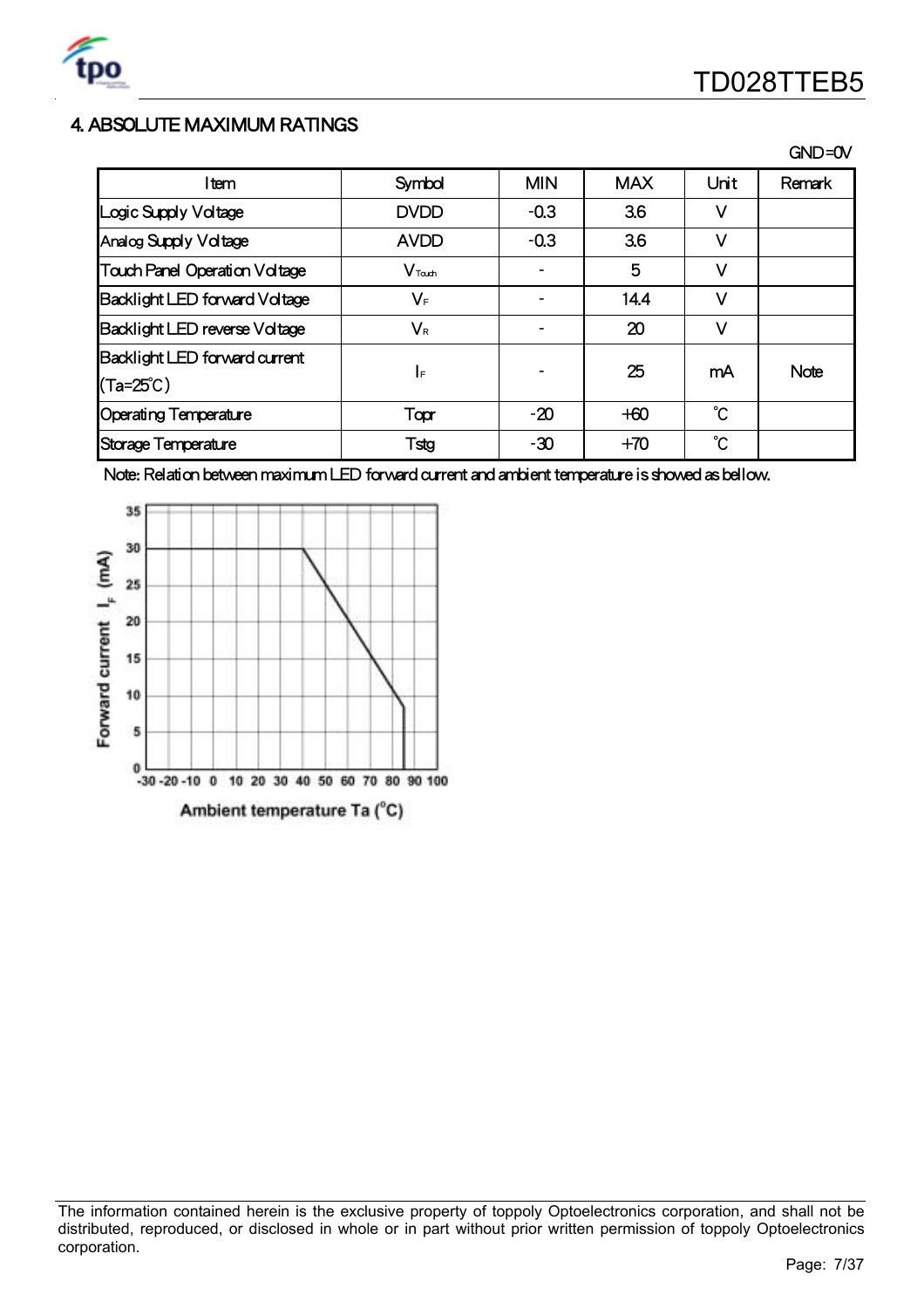

# 5.ELECTRICAL CHARACTERISTICS

## 5.1 Driving TFT LCD Panel Ta=25℃

| Item                         | Symbol | <b>MIN</b>  | <b>TYP</b> | <b>MAX</b> | Unit       | Remark |                                |
|------------------------------|--------|-------------|------------|------------|------------|--------|--------------------------------|
| Logic Supply Voltage         |        | <b>DVDD</b> | 1.6        | 2.8        | 3.3        | V      |                                |
| Logic Supply Voltage Ripple  |        |             |            |            | 100        | mV     |                                |
| Analog Supply Voltage        |        | <b>AVDD</b> | 25         | 28         | 3.3        | v      |                                |
| Analog Supply Voltage Ripple |        |             |            |            | 100        | mV     |                                |
|                              | High   | <b>VIH</b>  | 0.8DVDD    |            | $DVDD+0.3$ | V      | DCK, HSYNC,                    |
| Logic Input Voltage          | Low    | VIL         | $VSS-0.3$  |            | 0.2DVDD    |        | <b>VSYNC,DENB</b><br>,DATA,SPI |
| Leakage current              |        | IL          | $-1$       |            | 1          | uA     |                                |
| DVDD/AVDD Supply Current     |        | $I_{VDD}$   |            | 6.0        | 6.4        | mA     |                                |

Note 1: Power consumption test condition

a. Input voltage: 2.8V

b. Test pattern:



#### 5.2Driving backlight Ta=25℃

| l tem                          | Symbol                   | <b>MIN</b>               | <b>TYP</b> | <b>MAX</b> | Unit | Remark             |
|--------------------------------|--------------------------|--------------------------|------------|------------|------|--------------------|
| <b>Forward Current</b>         | IF                       | $\overline{\phantom{0}}$ | 20         | 25         | mA   | LED/Part           |
| LED Life Time                  | $\overline{\phantom{0}}$ | $\overline{\phantom{a}}$ | 10000      |            | Hr   | $I_F$ : 20mA       |
| <b>Forward Current Voltage</b> | $V_F$                    | ٠                        | 14.4       | 16         |      | IF: 20mA, LED/Part |

Note: Backtlight driving circuit is recommend as the fix current circuit.

The information contained herein is the exclusive property of toppoly Optoelectronics corporation, and shall not be distributed, reproduced, or disclosed in whole or in part without prior written permission of toppoly Optoelectronics corporation.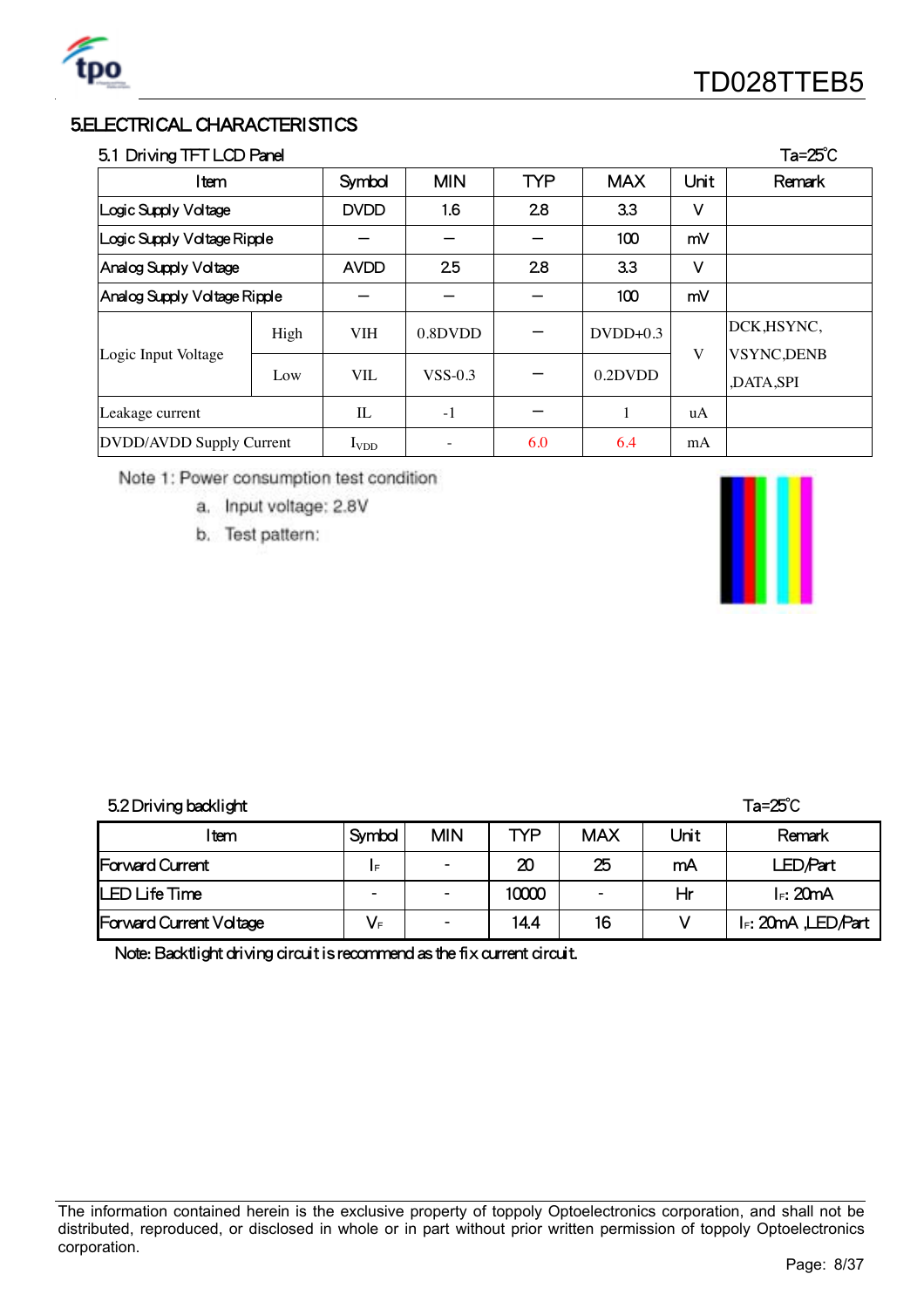

# <u>po</u>stal and the control of the control of the control of the control of the control of the control of the control of the control of the control of the control of the control of the control of the control of the control of

#### 5.3 Driving touch panel (Analog resistance type) Ta=25℃

| Item                               | Symbol             | <b>MIN</b> | <b>TYP</b> | <b>MAX</b>               | Unit | Remark          |  |
|------------------------------------|--------------------|------------|------------|--------------------------|------|-----------------|--|
| Resistor between terminals (XR-XL) | <b>Rx</b>          | 200        |            | 1300                     | Ω    |                 |  |
| Resistor between terminals (YU-YL) | Ry                 | 200        |            | 1300                     | Ω    |                 |  |
| <b>Operation Voltage</b>           | $V_{\text{Touch}}$ |            | 5          |                          | V    | DC              |  |
| Line Linearity $(X$ direction)     |                    | $-1.5$     |            | $+1.5$                   | %    | Note            |  |
| $Line$ Linearity $(Y$ direction)   |                    | $-1.5$     |            | $+1.5$                   | %    |                 |  |
| Chattering                         |                    |            | 10         | $\overline{\phantom{a}}$ | ms   |                 |  |
| Surface Hardness                   |                    | 3          |            | ٠                        | н    | <b>JSK 5600</b> |  |
| Minimum tension for detecting      |                    |            |            | 80                       | g    |                 |  |
| <b>Insulation Resistance</b>       | Ri                 | 20         |            |                          | MΩ   | At DC 25V       |  |

Note. The minimum test force is 80 g.

The information contained herein is the exclusive property of toppoly Optoelectronics corporation, and shall not be distributed, reproduced, or disclosed in whole or in part without prior written permission of toppoly Optoelectronics corporation.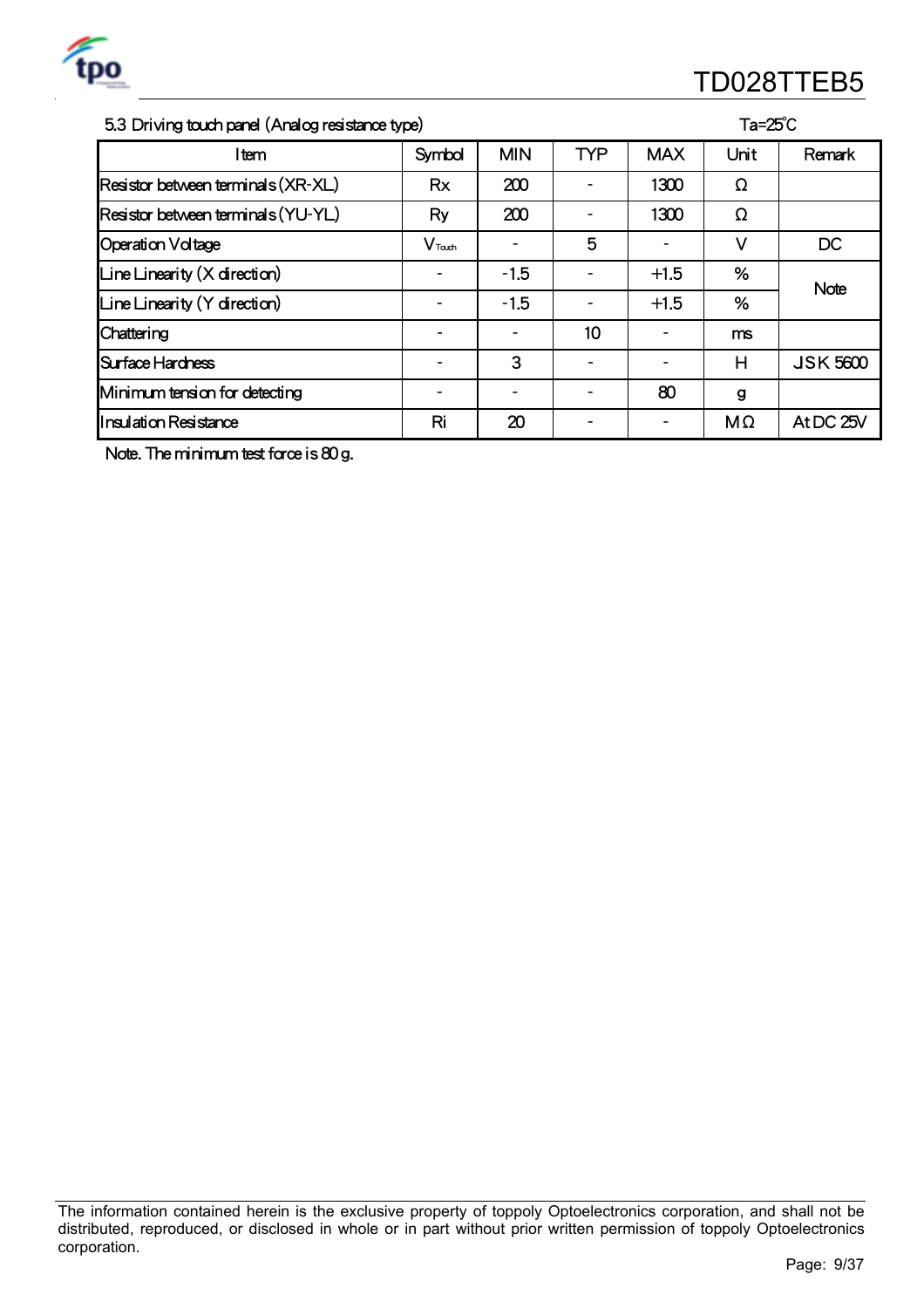

# 6. BLOCK DIAGRAM



The information contained herein is the exclusive property of toppoly Optoelectronics corporation, and shall not be distributed, reproduced, or disclosed in whole or in part without prior written permission of toppoly Optoelectronics corporation.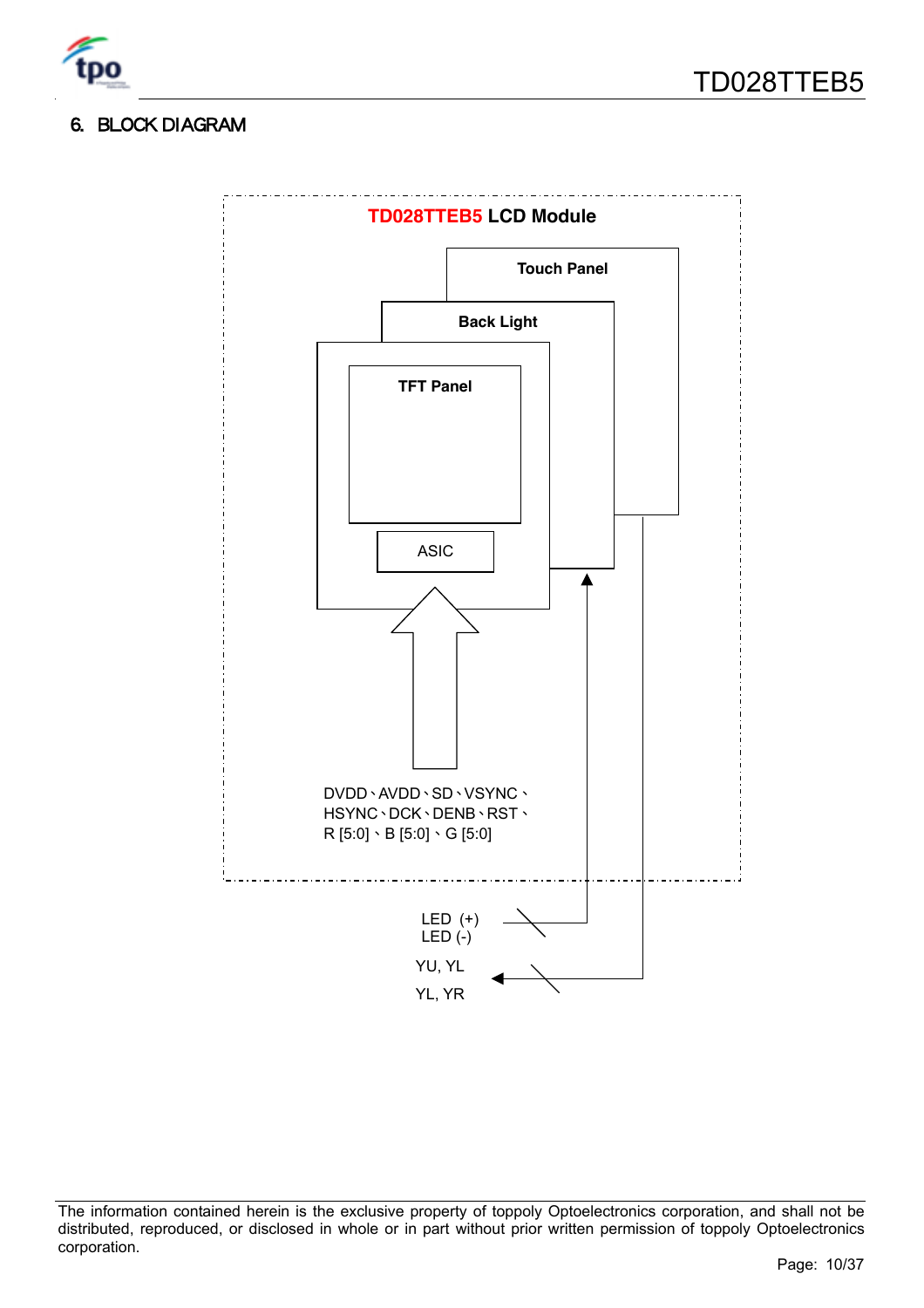

# 7. TIMING CHART

# 7.1 Display timing

| <b>Display</b> | <b>Parameter</b>              | <b>Symbol</b> | <b>Conditions</b> |            | <b>Ratings</b> |            | <b>Unit Remark</b> |          |
|----------------|-------------------------------|---------------|-------------------|------------|----------------|------------|--------------------|----------|
| <b>Mode</b>    |                               |               |                   | <b>MIN</b> | <b>TYP</b>     | <b>MAX</b> |                    |          |
|                | Vertical Cycle                | VP            |                   | 430        | 435            | 450        | Line               |          |
|                | Vertical Pulse Low width      | VS            |                   |            | 2              |            |                    |          |
|                | Vertical Data Start           | VDS           | VS+VBP            | 2          | 4              | 15         | Line               | *Note1   |
|                | Vertical Front Porch          | VFP           |                   | 108        | 111            |            | Line               |          |
|                | Vertical Blanking Period      | VBL           | VS+VBP+VFP        | 110        | 115            |            | Line               |          |
|                | Vertical Active Area          | VDISP         |                   |            | 320            |            | Line               |          |
| Normal         | Horizontal Cycle              | HP            |                   | 260        | 280            | 300        | dot                |          |
|                | Horizontal Pulse Low Width    | HS            |                   | 2          | 10             |            | dot                |          |
|                | Horizontal Data Start         | <b>HDS</b>    | $HS+HBP$          | 10         | 30             | 63         | dot                | $*Note2$ |
|                | <b>Horizontal Front Porch</b> | <b>HFP</b>    |                   |            | 10             |            | dot                |          |
|                | Horizontal Blanking Period    | HBL           | VS+VBP+VFP        | 20         | 40             |            |                    |          |
|                | Horizontal Active Area        | <b>HDISP</b>  |                   |            | 240            |            | dot                |          |
|                |                               | <b>fDCK</b>   |                   | 6.7        | 7.3            | 8.5        | MHz                |          |
|                | Clock Frequency               | tDCK          |                   | 149        | 136            | 118        | nS                 |          |

Note1 Please change the register R3 via SPI command to modify the VDS(Min./Max.)

Note2 Please change the register R4 via SPI command to modify the HDS(Min./Max.)

The information contained herein is the exclusive property of toppoly Optoelectronics corporation, and shall not be distributed, reproduced, or disclosed in whole or in part without prior written permission of toppoly Optoelectronics corporation.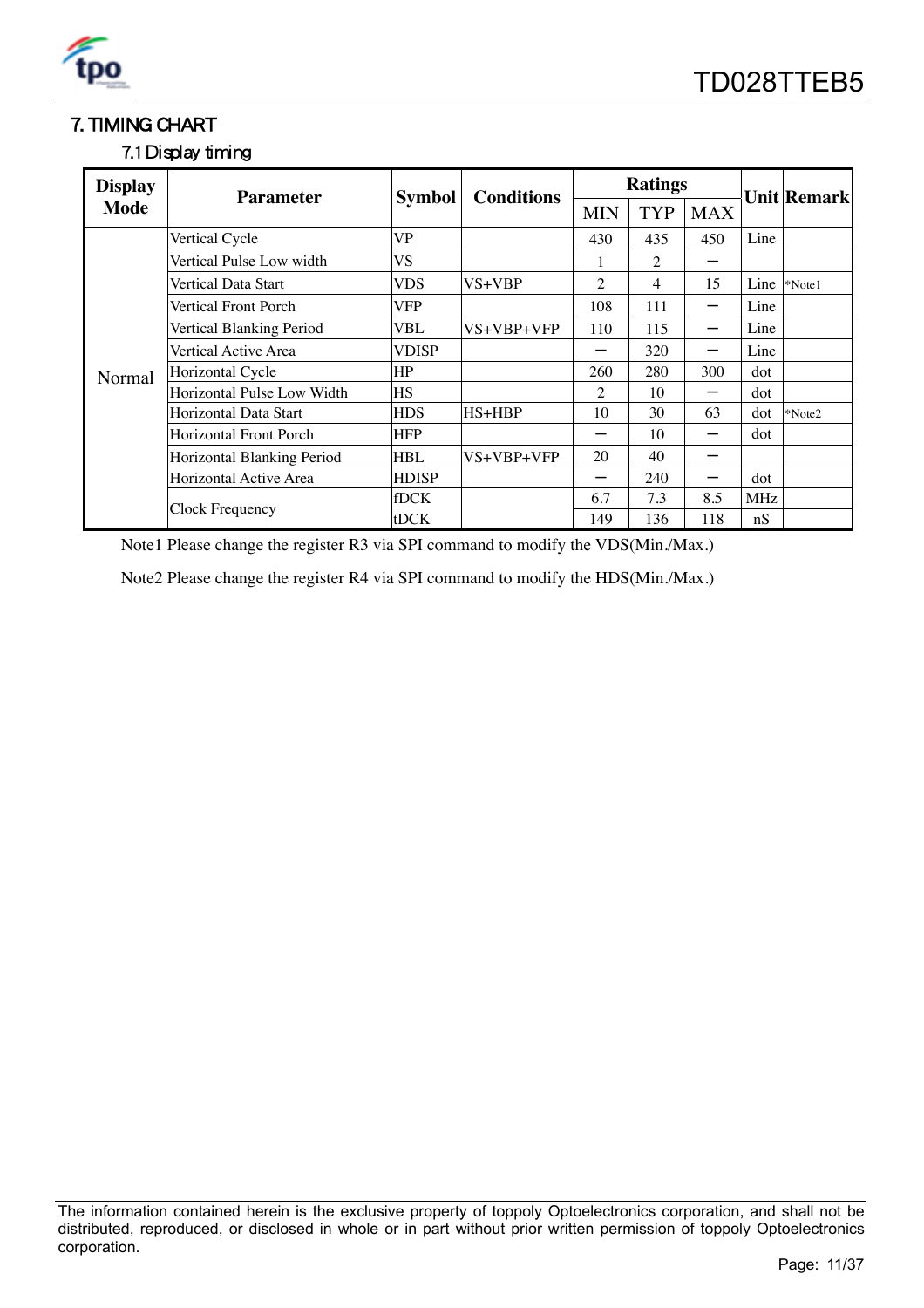

# 7.2 Input timing chart

<Vertical Timing chart>



# <Horizontal Timing chart>



# \*1 The frequency of DCK should be continued whether in display or blank region to ensure IC operating normally.

Note:

(1) In VS+HS mode, just remove the DE signal, all the other timing is the same • Please change the register R2 via SPI command to modify the VS+HS mode。

The information contained herein is the exclusive property of toppoly Optoelectronics corporation, and shall not be distributed, reproduced, or disclosed in whole or in part without prior written permission of toppoly Optoelectronics corporation.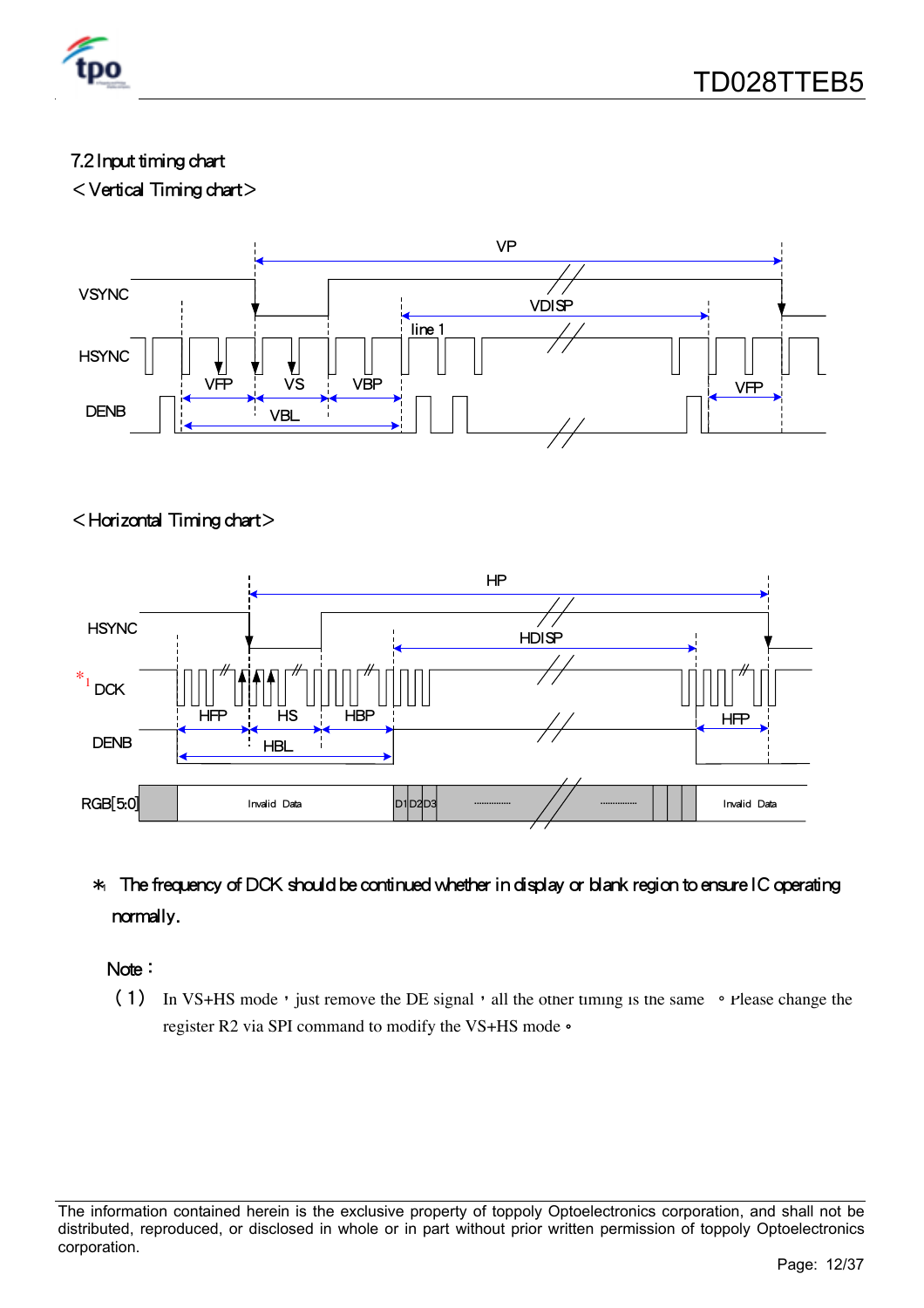

# 7.3 Setup / Hold Timing chart



Phase difference of Sync.(thv): Maximum Timing chart: Minimum Timing chart:





The information contained herein is the exclusive property of toppoly Optoelectronics corporation, and shall not be distributed, reproduced, or disclosed in whole or in part without prior written permission of toppoly Optoelectronics corporation.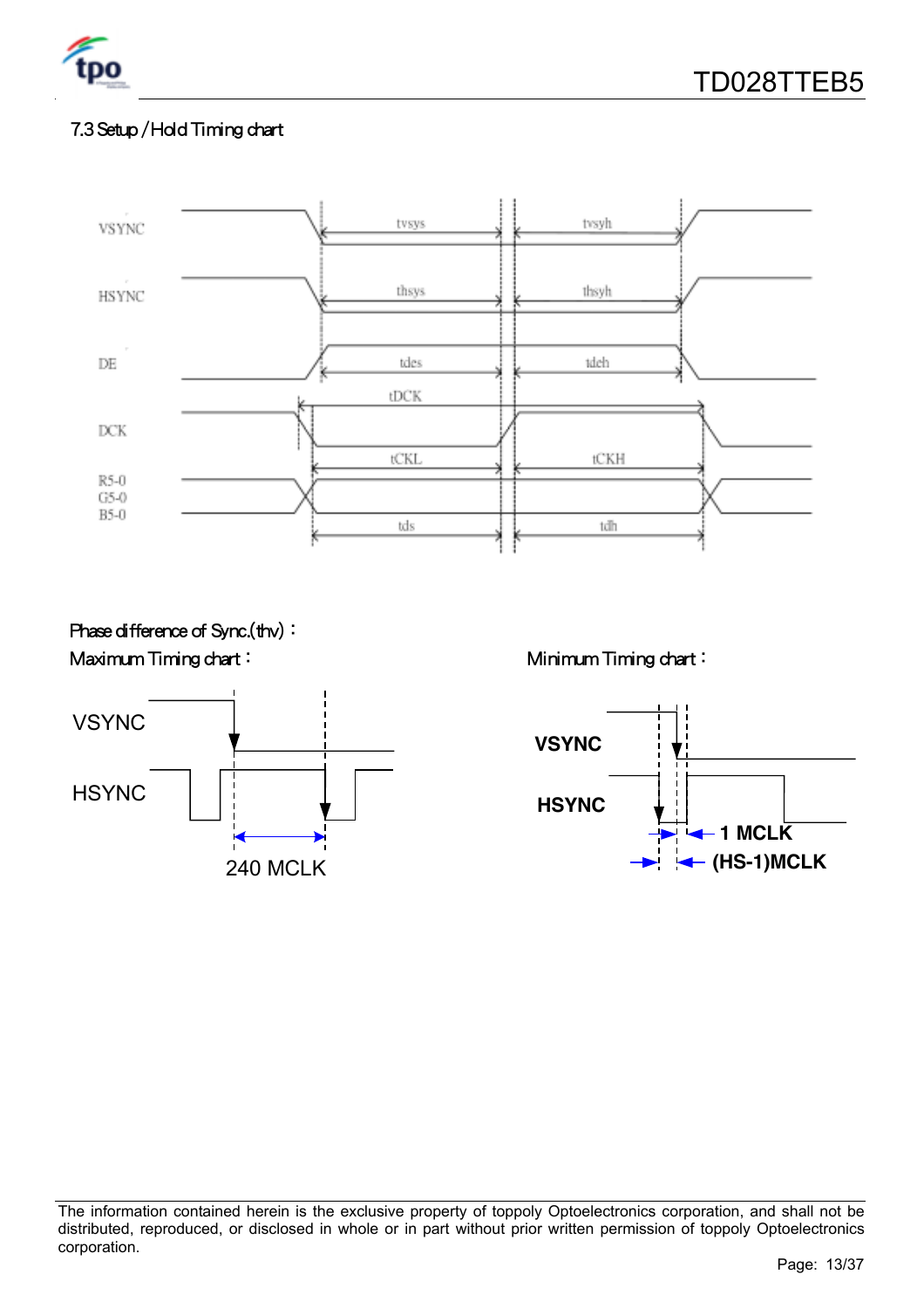



If the VS falling edge and HS rising edge are in the same time, the timing is in the margin and not surely which is the first valid data line.



If VS falling edge is delay some time after HS rising edge, this timing will cause the first valid data line delay one HS time.

The information contained herein is the exclusive property of toppoly Optoelectronics corporation, and shall not be distributed, reproduced, or disclosed in whole or in part without prior written permission of toppoly Optoelectronics corporation.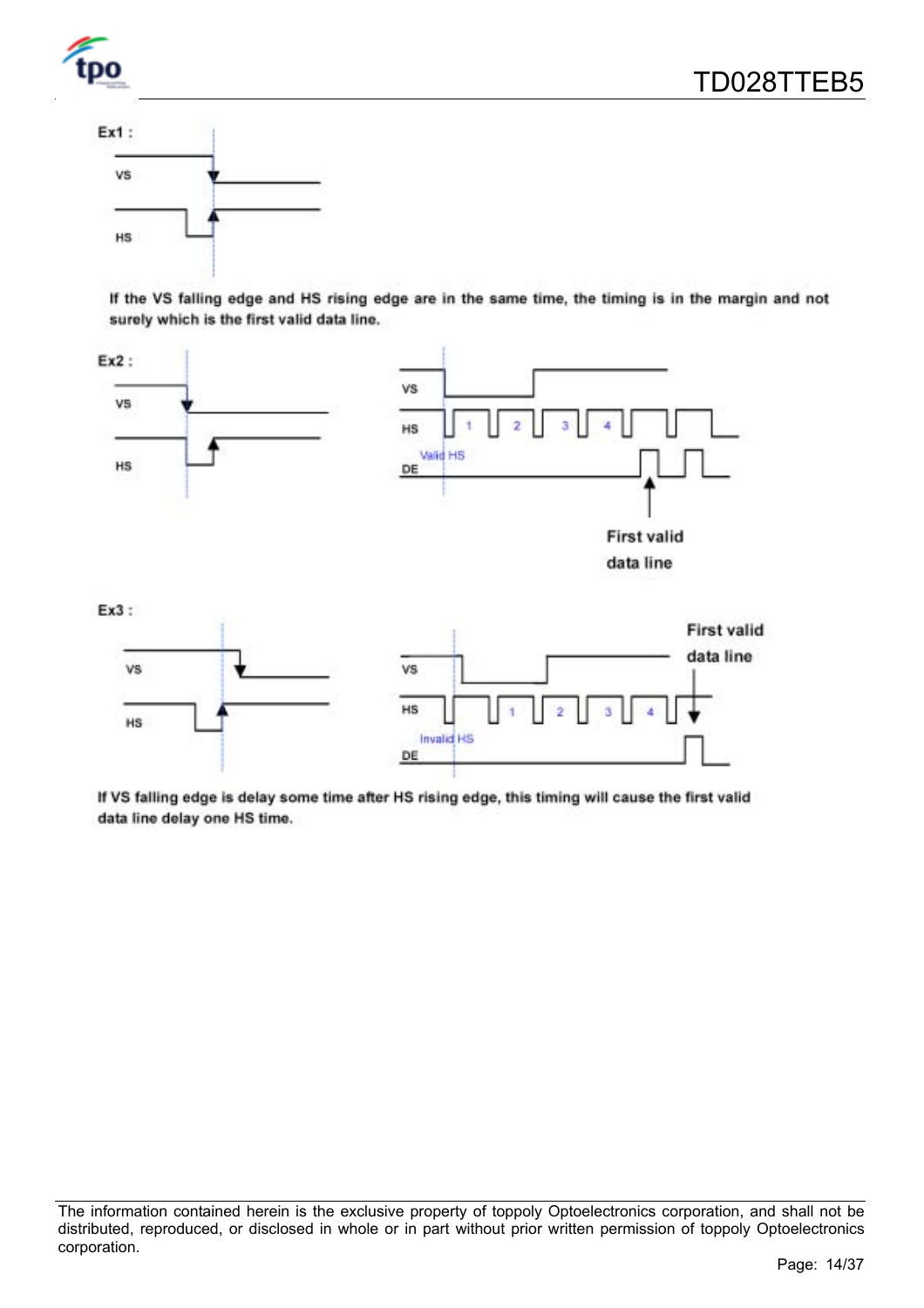| <b>Parameter</b>                                 | <b>Symbol</b> | Conditions |            | Unit       |            |               |
|--------------------------------------------------|---------------|------------|------------|------------|------------|---------------|
|                                                  |               |            | <b>MIN</b> | <b>TYP</b> | <b>MAX</b> |               |
| Vertical Sync. Setup time                        | tvsys         |            | 20         |            |            | ns            |
| Vertical Sync. Hold time                         | tvsyh         |            | 20         |            |            | ns            |
| Horizontal Sync. Setup time                      | thsys         |            | 20         |            |            | ns            |
| Horizontal Sync. Hold time                       | thsyh         |            | 20         |            |            | ns            |
| Phase difference of Sync.<br>Signal Falling edge | thv           |            | $-(HS 1)$  |            | 240        | DCK           |
| <b>Clock Low Priod</b>                           | tCKL          |            | 75         |            |            | ns            |
| Clock High Priod                                 | <b>tCKH</b>   |            | 75         |            |            | ns            |
| Data setup time                                  | tds           |            | 20         |            |            | ns            |
| Data Hold time                                   | tdh           |            | 20         |            |            | ns            |
| DE setup time                                    | tdes          |            | 30         |            |            | <sub>ns</sub> |
| DE Hold time                                     | tdeh          |            | 30         |            |            | ns            |

Note: Thv range if it can't meet our spec, just give up first Hsync. It can't impact any side effect.

The information contained herein is the exclusive property of toppoly Optoelectronics corporation, and shall not be distributed, reproduced, or disclosed in whole or in part without prior written permission of toppoly Optoelectronics corporation.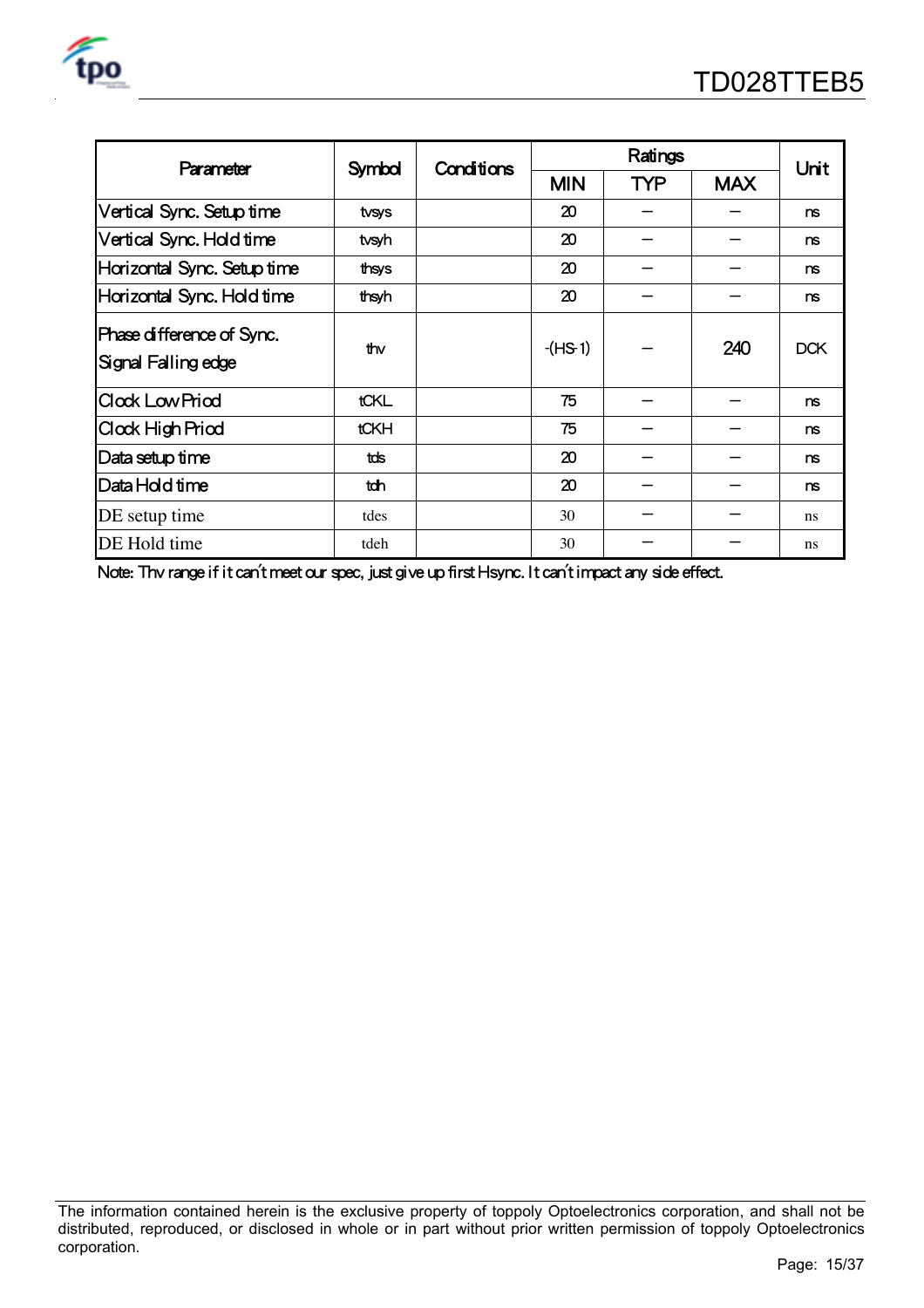

#### **<SERIAL INTERFACE>**

The LCM support the 3-pin serial interface to set internal register. Read/Write bit RW, Serial address A6 to A0 and serial data D7 to D0 are read at the rising edge of the serial clock, via the serial input pin. This data is synchronized on the rising edge of eighth serial clock and is then converted to parallel data. The serial interface signal timing chart is shown below.

Serial interface signal timing chart

Write Mode (RW=L)



The shift register and counter are reset to their initial values when the chip select signal is inactive. Do not set the chip select signal to inactive between transmission of an 8-bit address and 8-bit data set for the command.

When using SCL wiring, the module has to be designed carefully to avoid any noise coming from reflection or from external sources. We recommand checking operation with the actual module.

If there is a break in data transmission by RESETB or CS pulse, while transferring a Command or Parameter, before Bit DO of the byte has been completed, then LCM will reject the previous bits and have reset the interface such that it will be ready to receive the same byte re-transmitted when the chip select line (CS) is activated after RESETB have been High state.

The information contained herein is the exclusive property of toppoly Optoelectronics corporation, and shall not be distributed, reproduced, or disclosed in whole or in part without prior written permission of toppoly Optoelectronics corporation.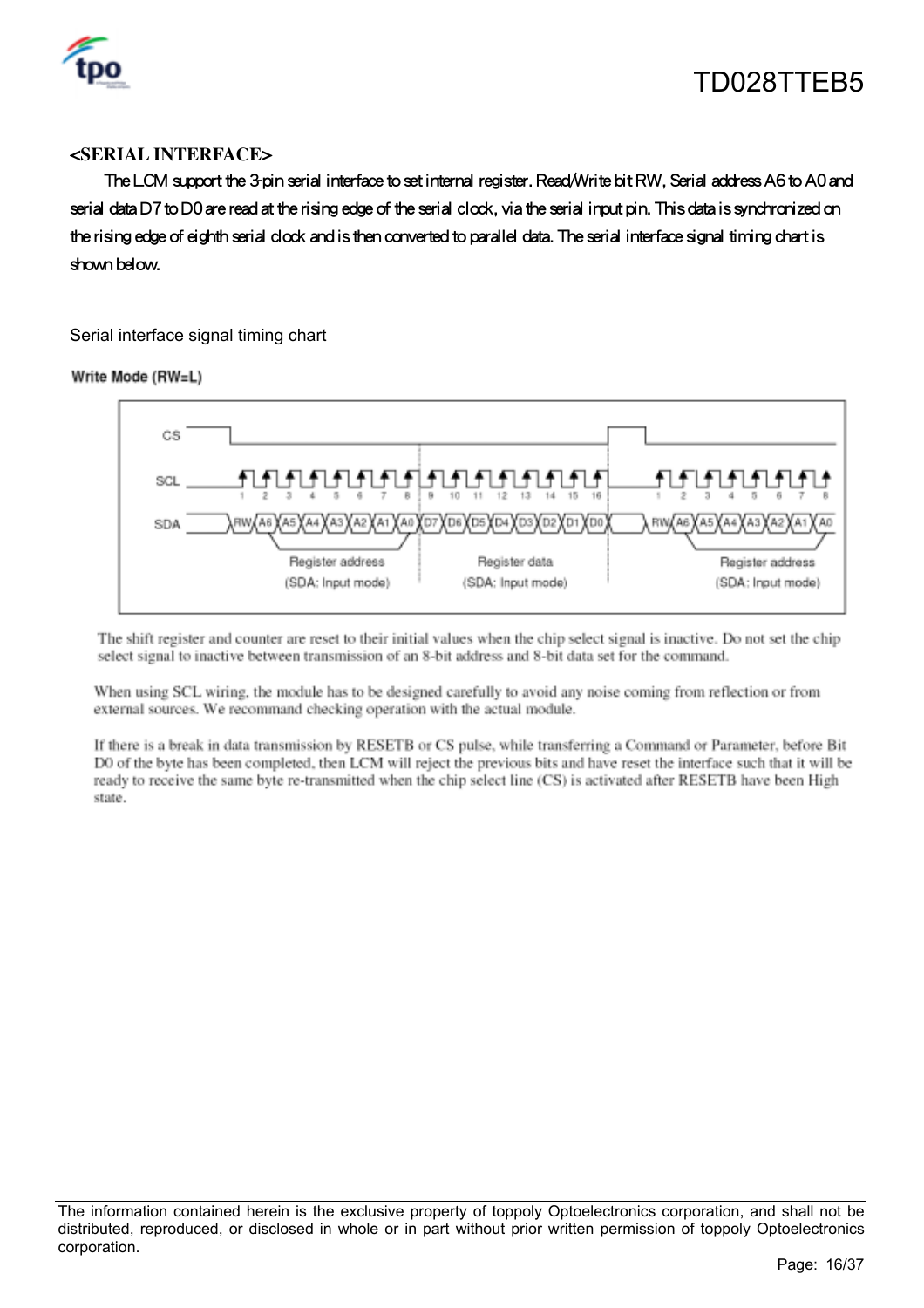

#### Read Mode (RW=H)



The read mode of the interface means that the micro controller reads data from the LCM. To do so the micro controller first has to send a command: the read status command. Then the following byte is transmitted in the opposite direction. After that CS is required to go high.

The LCM samples the SDA data input at rising SCL edges, but shifts SDA data output at falling SCL edges. Thus the micro controller is supposed to read SDA data at rising SCL edges.

After the read status command has been sent, the SDA line must be set to tristate not later then at the rising SCL edge of the last bit.

The LCM can read data of the Register0 to Register63.

The information contained herein is the exclusive property of toppoly Optoelectronics corporation, and shall not be distributed, reproduced, or disclosed in whole or in part without prior written permission of toppoly Optoelectronics corporation.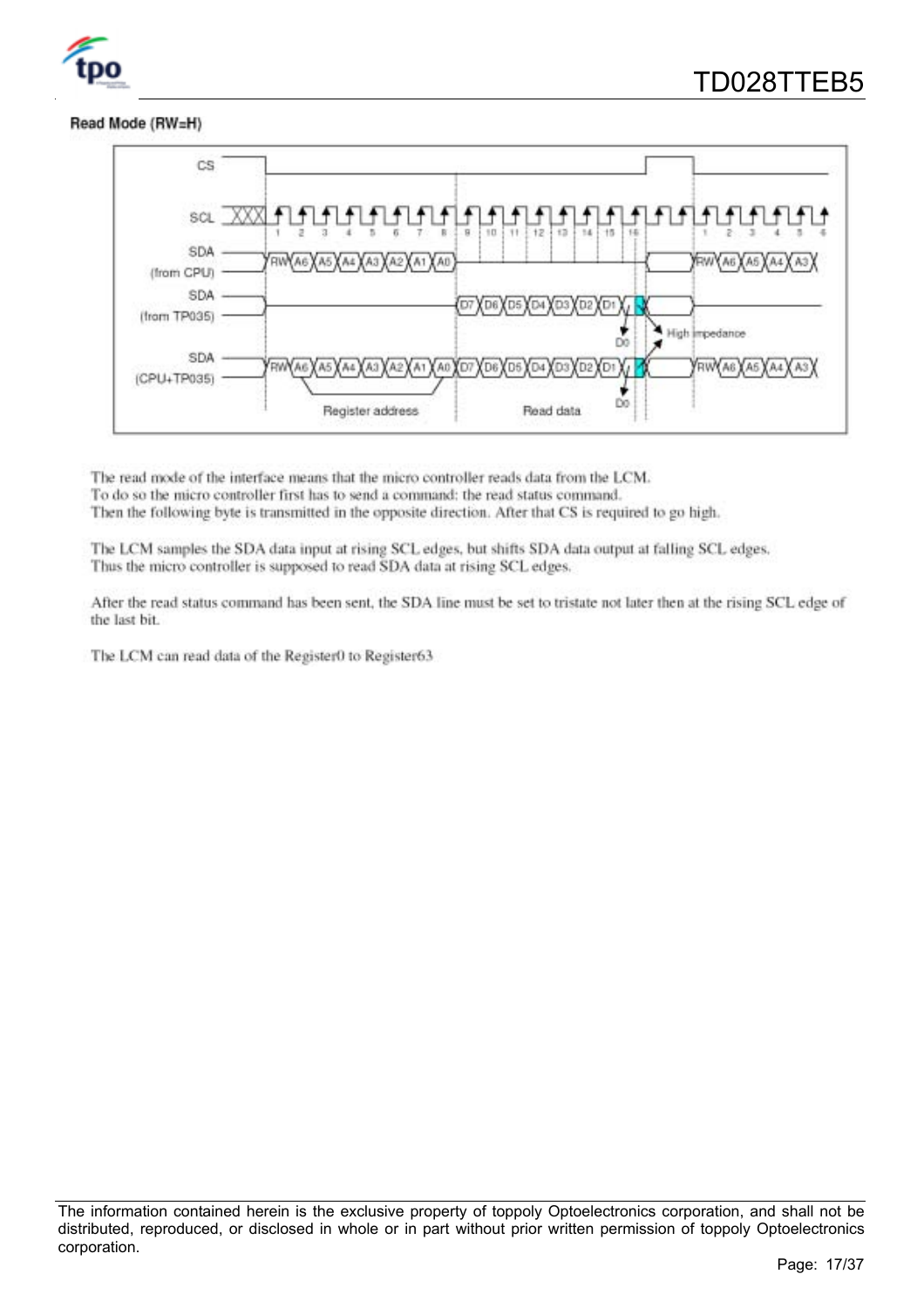



#### Serial interface and reset waveform (VIH=0.8DVDD, VIL=0.2DVDD)

| <b>Serial interface and Reset</b> |               |                          |      |                          |                          |             |  |  |  |
|-----------------------------------|---------------|--------------------------|------|--------------------------|--------------------------|-------------|--|--|--|
| <b>Parameter</b>                  | <b>Symbol</b> | <b>Conditions</b>        | Min. | Typ.                     | Max.                     | <b>Unit</b> |  |  |  |
| Clock cycle                       | <b>tCYS</b>   | $\overline{\phantom{a}}$ | 150  |                          | $\overline{\phantom{a}}$ | ns          |  |  |  |
| Clock High Period                 | tPWH          | $\overline{\phantom{a}}$ | 60   |                          | $\blacksquare$           | ns          |  |  |  |
| <b>Clock Low Period</b>           | tPWL          | $\blacksquare$           | 60   |                          | $\overline{\phantom{a}}$ | ns          |  |  |  |
| Data Set-up Time                  | tDSS          | $\blacksquare$           | 60   |                          | $\blacksquare$           | ns          |  |  |  |
| Data Hold Time                    | <b>tDHS</b>   | $\overline{\phantom{a}}$ | 60   |                          | $\overline{\phantom{a}}$ | ns          |  |  |  |
| CS High width                     | tCSW          | $\overline{\phantom{a}}$ | 1    |                          | $\blacksquare$           | <b>us</b>   |  |  |  |
| CS Set-up Time                    | tCSS          | $\overline{\phantom{a}}$ | 60   | $\overline{\phantom{a}}$ | $\overline{\phantom{a}}$ | ns          |  |  |  |
| CS Hold Time                      | tCHS          | $\overline{\phantom{a}}$ | 70   |                          | $\blacksquare$           | ns          |  |  |  |
| SCL to CS                         | tSCC          |                          | 40   |                          | $\overline{\phantom{a}}$ | ns          |  |  |  |
| <b>Output Access Time</b>         | tACC          |                          | 10   |                          | 50                       | ns          |  |  |  |
| <b>Output Disable Time</b>        | tODE          |                          | 25   |                          | 80                       | ns          |  |  |  |
| <b>RSTB low width</b>             | tRSTBW        | $\overline{\phantom{a}}$ | 1000 |                          |                          | ns          |  |  |  |
| RESET complete time               | tRESC         | $\overline{\phantom{a}}$ |      |                          | 1000                     | ns          |  |  |  |

The information contained herein is the exclusive property of toppoly Optoelectronics corporation, and shall not be distributed, reproduced, or disclosed in whole or in part without prior written permission of toppoly Optoelectronics corporation.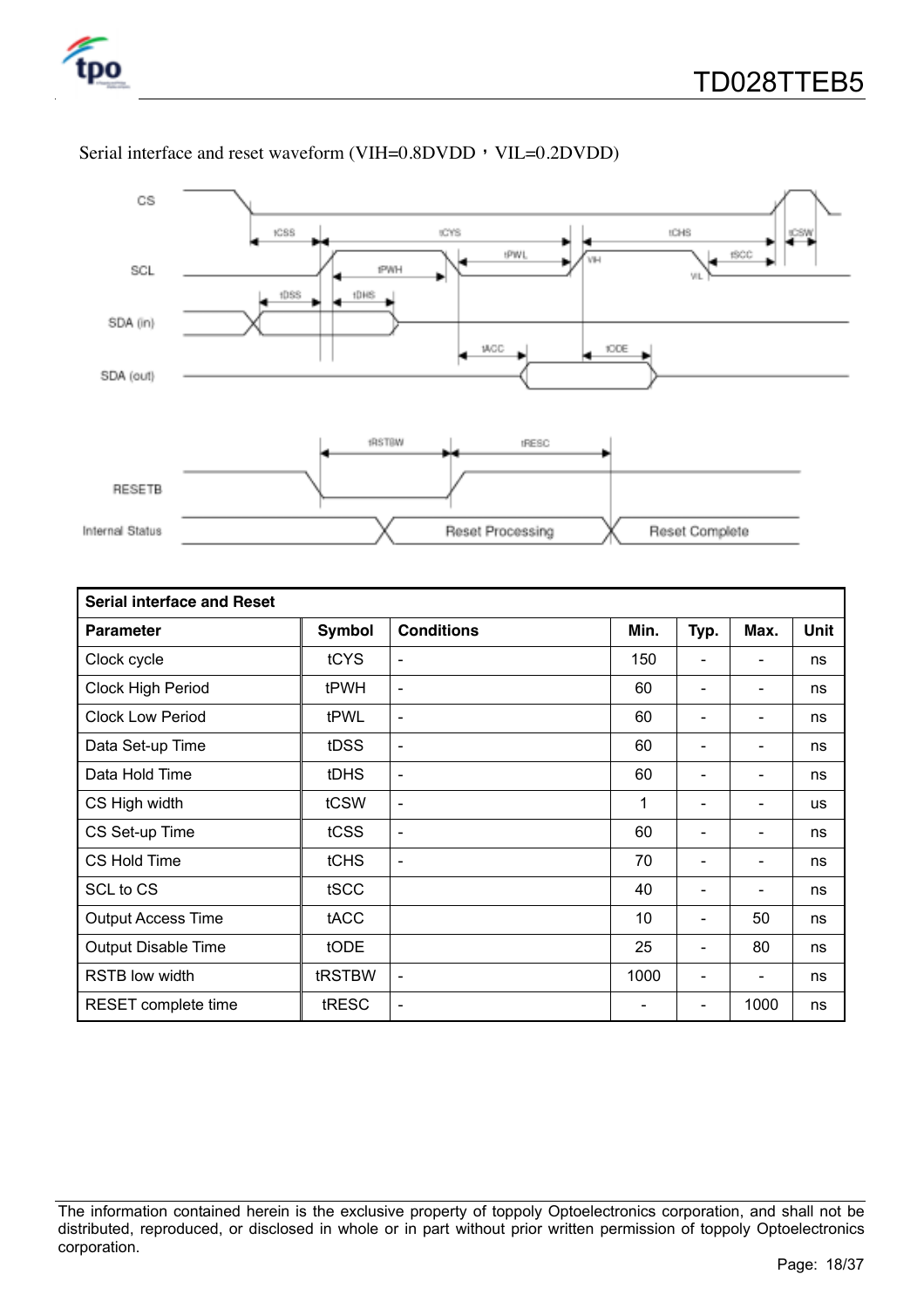

#### **Command descriptions**:

Reset the internal register by setting low level the RESET pin or software reset command.

| Register    | Default         |              |                                |                              |                                  | Setting value    |                  |                              |                               |                             |                                                                      |                                    |
|-------------|-----------------|--------------|--------------------------------|------------------------------|----------------------------------|------------------|------------------|------------------------------|-------------------------------|-----------------------------|----------------------------------------------------------------------|------------------------------------|
| [Dec]       | [Hex]           | Bit name     |                                |                              | D7 D6 D5                         | D4               |                  |                              | D3 D2 D1 D0                   |                             | Description                                                          | Remark                             |
|             | 85h             | CHIPID[2:0]  |                                |                              |                                  |                  |                  |                              |                               |                             | Chip ID (Read only)                                                  | The Chip ID can be changed by      |
| $_{\rm R0}$ |                 |              |                                |                              |                                  |                  |                  |                              |                               |                             | D7=1 for SPFD5413C                                                   | MASK Option.                       |
|             |                 |              |                                |                              | $\bf 0$                          | $\bf{0}$         | $\bf{0}$         |                              |                               |                             | ID $0$                                                               |                                    |
|             |                 |              |                                |                              | $\mathbf{0}$                     | $\boldsymbol{0}$ | $\,1\,$          |                              |                               |                             | ID <sub>1</sub>                                                      |                                    |
|             |                 |              |                                |                              | L.                               | L.               | $\bar{a}$        |                              |                               |                             |                                                                      |                                    |
|             |                 |              |                                |                              | $\mathbf{1}$                     | $\mathbf{1}$     | $\mathbf{1}$     |                              |                               |                             | ID <sub>7</sub>                                                      |                                    |
|             |                 | REVID[2:0]   |                                |                              |                                  |                  |                  |                              |                               |                             | Revision ID (Read only)                                              | The Revision ID can be changed by  |
|             |                 |              |                                |                              |                                  |                  |                  | $\boldsymbol{0}$             | $\overline{0}$                | $\bf{0}$                    | $\ensuremath{\mathop{\rm REV}}\nolimits 0$                           | MASK Option.                       |
|             |                 |              |                                |                              |                                  |                  |                  | $\mathbf{0}$                 | $\mathbf{0}$                  | $\mathbf{1}$                | REV <sub>1</sub>                                                     |                                    |
|             |                 |              |                                |                              |                                  |                  |                  | $\boldsymbol{0}$             | $\mathbf{1}$                  | $\mathbf{0}$                | REV <sub>2</sub>                                                     |                                    |
|             |                 |              |                                |                              |                                  |                  |                  | $\mathbf{0}$                 | $\mathbf{1}$                  |                             | 1 REV 3                                                              |                                    |
|             |                 |              |                                |                              |                                  |                  |                  | 1                            | $\mathbf 0$<br>$\overline{0}$ | $\bf{0}$                    | REV <sub>4</sub>                                                     |                                    |
|             |                 |              |                                |                              |                                  |                  |                  | $\mathbf{1}$<br>$\mathbf{1}$ | $\mathbf{1}$                  | $\mathbf{1}$<br>$\mathbf 0$ | REV 5<br>REV <sub>6</sub>                                            |                                    |
|             |                 |              |                                |                              |                                  |                  |                  | 1                            | $\mathbf{1}$                  | $\mathbf{1}$                | REV <sub>7</sub>                                                     |                                    |
|             |                 |              |                                |                              |                                  |                  |                  |                              |                               |                             |                                                                      |                                    |
| R1          | 00 <sub>h</sub> | VCM[7:5]     |                                |                              |                                  |                  |                  |                              |                               |                             | VCOM amplitude adjustment by VCOMH voltage change at full color mode | VCOMH voltage change at full color |
|             |                 |              | $\mathbf{0}$                   | $\mathbf{1}$                 | $\mathbf{1}$                     |                  |                  |                              |                               |                             | 150 mV                                                               | mode                               |
|             |                 |              | $\mathbf 0$<br>$\overline{0}$  | $\,1$                        | $\boldsymbol{0}$                 |                  |                  |                              |                               |                             | $100 \text{ mV}$                                                     |                                    |
|             |                 |              |                                | $\boldsymbol{0}$             | $\mathbf{1}$                     |                  |                  |                              |                               |                             | $50 \text{ mV}$                                                      |                                    |
|             |                 |              | $\overline{0}$<br>$\mathbf{1}$ | $\mathbf{0}$<br>$\mathbf{0}$ | $\boldsymbol{0}$<br>$\mathbf{0}$ |                  |                  |                              |                               |                             | 0 <sub>m</sub><br>$-50$ mV                                           |                                    |
|             |                 |              | 1                              | $\mathbf{0}$                 | $\mathbf{1}$                     |                  |                  |                              |                               |                             | $-100$ mV                                                            |                                    |
|             |                 |              | $\mathbf{1}$                   | $\mathbf{1}$                 | $\bf 0$                          |                  |                  |                              |                               |                             | $-150$ mV                                                            |                                    |
|             |                 |              | $\mathbf{1}$                   | $\mathbf{1}$                 | $\,1\,$                          |                  |                  |                              |                               |                             | $-200$ mV                                                            |                                    |
|             |                 | VCM[4:0]     |                                |                              |                                  |                  |                  |                              |                               |                             | VCOM voltage select at full color mode                               | VCOM_DC value setting at full      |
|             |                 |              |                                |                              |                                  | $\boldsymbol{0}$ | $\mathbf{1}$     | $\mathbf{1}$                 | $\mathbf{1}$                  | $\overline{1}$              | VCOMH=4.305V, VCOML=0.705V                                           | color mode                         |
|             |                 |              |                                |                              |                                  | $\boldsymbol{0}$ | 1                | $\mathbf{1}$                 | $\mathbf{1}$                  | $\bf{0}$                    | VCOMH=4.290V, VCOML=0.690V                                           |                                    |
|             |                 |              |                                |                              |                                  | $\mathbf{0}$     | $\mathbf{1}$     | $\mathbf{1}$                 | $\mathbf{0}$                  | $\mathbf{1}$                | VCOMH=4.275V, VCOML=0.675V                                           |                                    |
|             |                 |              |                                |                              |                                  | $\boldsymbol{0}$ | $\mathbf{1}$     | $\mathbf{1}$                 | $\mathbf{0}$                  | $\mathbf{0}$                | VCOMH=4.260V, VCOML=0.660V                                           |                                    |
|             |                 |              |                                |                              |                                  | $\mathbf{0}$     | $\sim$           | L.                           | L,                            | ä,                          |                                                                      |                                    |
|             |                 |              |                                |                              |                                  | $\boldsymbol{0}$ | $\boldsymbol{0}$ | $\boldsymbol{0}$             | $\boldsymbol{0}$              | $\mathbf{1}$                | VCOMH=4.095V,VCOML=0.495V                                            |                                    |
|             |                 |              |                                |                              |                                  | $\boldsymbol{0}$ | $\boldsymbol{0}$ | $\boldsymbol{0}$             | $\mathbf{0}$                  | $\bf{0}$                    | VCOMH=4.080V,VCOML=0.480V                                            |                                    |
|             |                 |              |                                |                              |                                  | $\mathbf{1}$     | $\boldsymbol{0}$ | $\mathbf{0}$                 | $\mathbf{0}$                  | $\mathbf{0}$                | VCOMH=4.065V,VCOML=0.465V                                            |                                    |
|             |                 |              |                                |                              |                                  | $\mathbf{1}$     | $\bf{0}$         | $\boldsymbol{0}$             | $\mathbf{0}$                  | $\mathbf{1}$                | VCOMH=4.050V,VCOML=0.450V                                            |                                    |
|             |                 |              |                                |                              |                                  | $\mathbf{1}$     |                  |                              | ÷,                            |                             |                                                                      |                                    |
|             |                 |              |                                |                              |                                  | $\,1\,$          | $\,1\,$          | $1\,$                        | $\boldsymbol{0}$              | $\mathbf{1}$                | VCOMH=3.870V,VCOML=0.270V                                            |                                    |
|             |                 |              |                                |                              |                                  | $\mathbf{1}$     | 1                | $\mathbf{1}$                 | $\mathbf{1}$                  | $\mathbf{0}$                | VCOMH=3.855V,VCOML=0.255V                                            |                                    |
|             |                 |              |                                |                              |                                  | $\mathbf{1}$     | $\mathbf{1}$     | $\overline{1}$               | $\mathbf{1}$                  | $\mathbf{1}$                | VCOMH=3.840V,VCOML=0.240V                                            |                                    |
|             |                 |              |                                |                              |                                  |                  |                  |                              |                               |                             |                                                                      |                                    |
|             |                 |              |                                |                              |                                  |                  |                  |                              |                               |                             |                                                                      |                                    |
|             |                 |              |                                |                              |                                  |                  |                  |                              |                               |                             |                                                                      |                                    |
| R2          | 00h             | <b>SYNCP</b> |                                |                              |                                  |                  |                  |                              |                               |                             | SYNC polarity select                                                 | Mode slection                      |
|             |                 |              |                                | $\boldsymbol{0}$             |                                  |                  |                  |                              |                               |                             | Negative                                                             |                                    |
|             |                 |              |                                | $\mathbf{1}$                 |                                  |                  |                  |                              |                               |                             | Positive                                                             |                                    |
|             |                 | <b>DINT</b>  |                                |                              |                                  |                  |                  |                              |                               |                             | Input data mapping select                                            |                                    |
|             |                 |              |                                |                              | $\boldsymbol{0}$                 |                  |                  |                              |                               |                             | 18 bit interface (262k color)                                        |                                    |
|             |                 |              |                                |                              | $\mathbf{1}$                     |                  |                  |                              |                               |                             | 16 bit interface (65k color, R:G:B=5:6:5)                            |                                    |
|             |                 | <b>DCKP</b>  |                                |                              |                                  |                  |                  |                              |                               |                             | Input clock polarity change                                          |                                    |
|             |                 |              |                                |                              |                                  | $\mathbf{0}$     |                  |                              |                               |                             | No change                                                            |                                    |
|             |                 |              |                                |                              |                                  | $\mathbf{1}$     |                  |                              |                               |                             | Change                                                               |                                    |
|             |                 | <b>MSEL</b>  |                                |                              |                                  |                  |                  |                              |                               |                             | <b>Input Timing Model Select</b>                                     |                                    |
|             |                 |              |                                |                              |                                  |                  |                  |                              | $\mathbf{0}$                  | $\boldsymbol{0}$            | HS+VS+DE                                                             |                                    |
|             |                 |              |                                |                              |                                  |                  |                  |                              | $\overline{0}$                | $\mathbf{1}$                | $HS+VS$                                                              |                                    |
|             |                 |              |                                |                              |                                  |                  |                  |                              | L,                            | $\bar{\mathcal{A}}$         |                                                                      |                                    |

The information contained herein is the exclusive property of toppoly Optoelectronics corporation, and shall not be distributed, reproduced, or disclosed in whole or in part without prior written permission of toppoly Optoelectronics corporation.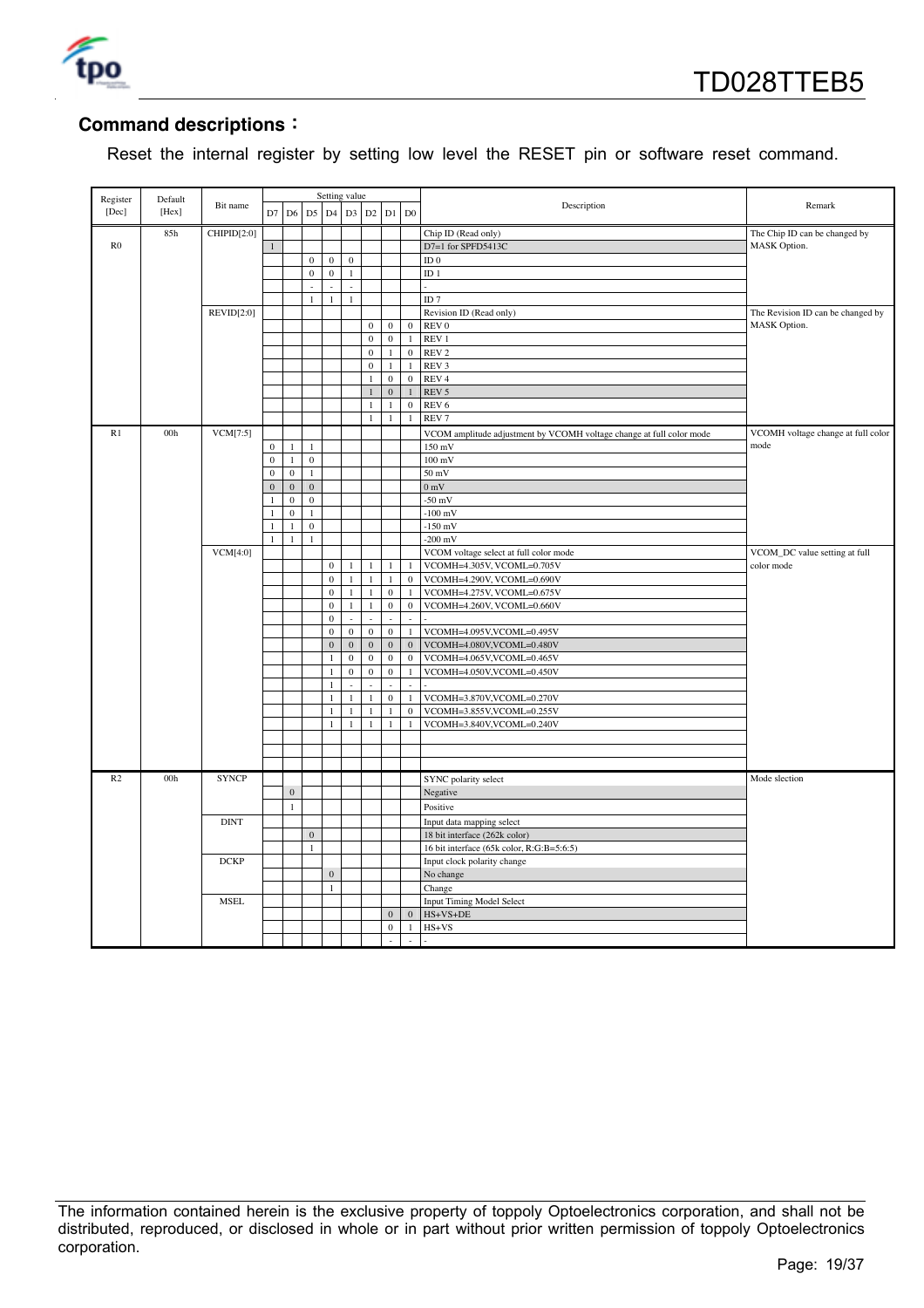

| Register       | Default         |           |                |                |                         | Setting value    |                  |                  |                  |                  |                                                                       |                                     |  |  |
|----------------|-----------------|-----------|----------------|----------------|-------------------------|------------------|------------------|------------------|------------------|------------------|-----------------------------------------------------------------------|-------------------------------------|--|--|
| [Dec]          | [Hex]           | Bit name  |                |                | D7 D6 D5 D4 D3 D2 D1 D0 |                  |                  |                  |                  |                  | Description                                                           | Remark                              |  |  |
| R <sub>3</sub> | 04h             | VSTS[3:0] |                |                |                         |                  |                  |                  |                  |                  | Vertical valid data start time select (VDS)                           |                                     |  |  |
|                |                 |           |                |                |                         |                  | $\mathbf{0}$     | $\mathbf{0}$     | $\mathbf{0}$     | $\mathbf{0}$     | 2 HSYNC                                                               |                                     |  |  |
|                |                 |           |                |                |                         |                  | $\mathbf{0}$     | $\mathbf{0}$     | $\mathbf{0}$     | $\mathbf{1}$     | 2 HSYNC                                                               |                                     |  |  |
|                |                 |           |                |                |                         |                  | $\mathbf{0}$     | $\mathbf{0}$     | $\mathbf{1}$     | $\mathbf{0}$     | 2 HSYNC                                                               |                                     |  |  |
|                |                 |           |                |                |                         |                  | $\mathbf{0}$     | $\Omega$         | $\mathbf{1}$     | 1                | 3 HSYNC                                                               |                                     |  |  |
|                |                 |           |                |                |                         |                  | $\mathbf{0}$     |                  | $\mathbf{0}$     | $\mathbf{0}$     | 4 HSYNC                                                               |                                     |  |  |
|                |                 |           |                |                |                         |                  | $\mathbf{0}$     | $\mathbf{1}$     | $\boldsymbol{0}$ | 1                | 5 HSYNC                                                               |                                     |  |  |
|                |                 |           |                |                |                         |                  |                  |                  |                  |                  |                                                                       |                                     |  |  |
|                |                 |           |                |                |                         |                  | $\mathbf{1}$     |                  | 1                | $\overline{1}$   | 15 HSYNC                                                              |                                     |  |  |
| R4             | 1Eh             | HSTS[5:0] |                |                |                         |                  |                  |                  |                  |                  | Horizontal valid data start time select (HDS)                         |                                     |  |  |
|                |                 |           |                |                | $\mathbf{0}$            | $\boldsymbol{0}$ | $\mathbf{0}$     | $\mathbf{0}$     | $\mathbf{0}$     | $\mathbf{0}$     | 10 DCK                                                                |                                     |  |  |
|                |                 |           |                |                | $\mathbf{0}$            | $\mathbf{0}$     | $\mathbf{0}$     | $\mathbf{0}$     | $\mathbf{0}$     | $\mathbf{1}$     | 10 DCK                                                                |                                     |  |  |
|                |                 |           |                |                | $\Omega$                | $\theta$         | $\mathbf{0}$     | $\mathbf{0}$     | $\mathbf{1}$     | $\mathbf{0}$     | 10 DCK                                                                |                                     |  |  |
|                |                 |           |                |                | $\mathbf{0}$            | $\mathbf{0}$     | $\mathbf{0}$     | $\mathbf{0}$     | $\mathbf{1}$     | $\mathbf{1}$     | 10 DCK                                                                |                                     |  |  |
|                |                 |           |                |                | $\mathbf{0}$            | $\mathbf{0}$     | $\mathbf{0}$     | $\mathbf{1}$     | $\boldsymbol{0}$ | $\bf{0}$         | 10 DCK                                                                |                                     |  |  |
|                |                 |           |                |                | $\theta$                | $\mathbf{0}$     | $\mathbf{0}$     |                  | $\mathbf{0}$     |                  | 10 DCK                                                                |                                     |  |  |
|                |                 |           |                |                | $\mathbf{0}$            | $\mathbf{0}$     | $\mathbf{0}$     | $\mathbf{1}$     | $\mathbf{1}$     | $\boldsymbol{0}$ | 10 DCK                                                                |                                     |  |  |
|                |                 |           |                |                | $\mathbf{0}$            | $\mathbf{0}$     | $\boldsymbol{0}$ | $\mathbf{1}$     | $\mathbf{1}$     |                  | 10 DCK                                                                |                                     |  |  |
|                |                 |           |                |                | $\mathbf{0}$            | $\mathbf{0}$     | $\mathbf{1}$     | $\mathbf{0}$     | $\mathbf{0}$     | $\mathbf{0}$     | 10 DCK                                                                |                                     |  |  |
|                |                 |           |                |                | $\mathbf{0}$            | $\mathbf{0}$     | $\mathbf{1}$     | $\mathbf{0}$     | $\boldsymbol{0}$ |                  | 10 DCK                                                                |                                     |  |  |
|                |                 |           |                |                | $\mathbf{0}$            | $\mathbf{0}$     | $\mathbf{1}$     | $\mathbf{0}$     | $\mathbf{1}$     | $\boldsymbol{0}$ | 10 DCK                                                                |                                     |  |  |
|                |                 |           |                |                | $\Omega$                | $\Omega$         | 1                | $\mathbf{0}$     | $\mathbf{1}$     | $\mathbf{1}$     | 11 DCK                                                                |                                     |  |  |
|                |                 |           |                |                | $\overline{0}$          | $\mathbf{0}$     | $\mathbf{1}$     | $\mathbf{1}$     | $\mathbf{0}$     | $\mathbf{0}$     | 12 DCK                                                                |                                     |  |  |
|                |                 |           |                |                |                         |                  |                  |                  |                  |                  |                                                                       |                                     |  |  |
|                |                 |           |                |                | $\mathbf{0}$            |                  | $\mathbf{1}$     | $\mathbf{1}$     |                  | $\mathbf{0}$     | 30 DCK                                                                |                                     |  |  |
|                |                 |           |                |                |                         |                  | $\overline{a}$   | ÷.               |                  | ÷.               |                                                                       |                                     |  |  |
|                |                 |           |                |                | $\overline{1}$          | $\mathbf{1}$     | $\mathbf{1}$     | $\mathbf{1}$     | $\mathbf{1}$     | $\mathbf{1}$     | 63 DCK                                                                |                                     |  |  |
| R <sub>5</sub> | 01 <sub>h</sub> | PARS[7:0] |                |                |                         |                  |                  |                  |                  |                  | Partial start line select                                             | When VSYNC+HSYNC+DE mode,           |  |  |
|                |                 |           | 0              | $\bf{0}$       | $\boldsymbol{0}$        | $\mathbf{0}$     | $\mathbf{0}$     | $\mathbf{0}$     | $\bf{0}$         | $\bf{0}$         | Do not setting when PARS[8]=0, Gate256 is selected when PARS[8]=1     | DE=H: Normal display line           |  |  |
|                |                 |           | $\overline{0}$ | $\overline{0}$ | $\mathbf{0}$            | $\mathbf{0}$     | $\boldsymbol{0}$ | $\mathbf{0}$     | $\overline{0}$   |                  | Gate1 is selected when PARS[8]=0, Gate257 is selected when PARS[8]=1  | DE=L: Non-display line (White)      |  |  |
|                |                 |           | $\mathbf{0}$   | $\mathbf{0}$   | $\mathbf{0}$            | $\mathbf{0}$     | $\mathbf{0}$     | $\mathbf{0}$     |                  | $\mathbf{0}$     | Gate2 is selected when PARS[8]=0, Gate258 is selected when PARS[8]=1  |                                     |  |  |
|                |                 |           | $\mathbf{0}$   | $\bf{0}$       | $\boldsymbol{0}$        | $\boldsymbol{0}$ | $\boldsymbol{0}$ | $\boldsymbol{0}$ | $\mathbf{1}$     |                  | Gate3 is selected when PARS[8]=0, Gate259 is selected when PARS[8]=1  | When VSYNC+HSYNC mode,              |  |  |
|                |                 |           |                |                |                         |                  |                  |                  |                  |                  |                                                                       | Normal display line can be selected |  |  |
|                |                 |           | $\bf{0}$       | $\bf{0}$       | $\mathbf{1}$            | 1                | $\mathbf{1}$     | $\mathbf{1}$     | $\mathbf{1}$     |                  | Gate63 is selected when PARS[8]=0, Gate319 is selected when PARS[8]=1 | by R5,6,7 and 8.                    |  |  |
|                |                 |           | $\mathbf{0}$   | $\mathbf{1}$   | $\mathbf{0}$            | $\mathbf{0}$     | $\boldsymbol{0}$ | $\boldsymbol{0}$ | $\boldsymbol{0}$ | $\mathbf{0}$     | Gate64 is selected when PARS[8]=0, Gate320 is selected when PARS[8]=1 |                                     |  |  |
|                |                 |           | $\Omega$       | $\mathbf{1}$   | $\Omega$                | $\mathbf{0}$     | $\mathbf{0}$     | $\mathbf{0}$     | $\mathbf{0}$     |                  | Gate65 is selected when PARS[8]=0, Do not setting when PARS[8]=1      |                                     |  |  |
|                |                 |           | $\overline{0}$ | $\mathbf{1}$   | $\mathbf{0}$            | $\mathbf{0}$     | $\mathbf{0}$     | $\mathbf{0}$     |                  | $\Omega$         | Gate66 is selected when PARS[8]=0, Do not setting when PARS[8]=1      |                                     |  |  |
|                |                 |           |                | $\sim$         |                         |                  |                  |                  |                  |                  |                                                                       |                                     |  |  |
|                |                 |           |                | $\mathbf{1}$   | $\mathbf{1}$            | $\mathbf{1}$     | $\mathbf{1}$     | $\mathbf{1}$     | $\mathbf{0}$     | $\mathbf{0}$     | Gate252 is selected when PARS[8]=0, Do not setting when PARS[8]=1     |                                     |  |  |
|                |                 |           |                | $\mathbf{1}$   | $\overline{1}$          | -1               | 1                | $\mathbf{1}$     | $\boldsymbol{0}$ |                  | Gate253 is selected when PARS[8]=0, Do not setting when PARS[8]=1     |                                     |  |  |
|                |                 |           |                | 1              | -1                      | -1               | 1                | 1                | $\mathbf{1}$     | $\bf{0}$         | Gate254 is selected when PARS[8]=0, Do not setting when PARS[8]=1     |                                     |  |  |
|                |                 |           |                | $\mathbf{1}$   | -1                      | -1               | 1                | $\overline{1}$   | $\mathbf{1}$     |                  | Gate255 is selected when PARS[8]=0, Do not setting when PARS[8]=1     |                                     |  |  |
| R <sub>6</sub> | 00 <sub>h</sub> | PARS[8]   |                |                |                         |                  |                  |                  |                  |                  | Partial start line select                                             |                                     |  |  |
|                |                 |           |                |                |                         |                  |                  |                  |                  | $\Omega$         | Gate1 - Gate255 is selected                                           |                                     |  |  |
|                |                 |           |                |                |                         |                  |                  |                  |                  | $\mathbf{1}$     | Gate256 - Gate320 is selected                                         |                                     |  |  |

The information contained herein is the exclusive property of toppoly Optoelectronics corporation, and shall not be distributed, reproduced, or disclosed in whole or in part without prior written permission of toppoly Optoelectronics corporation.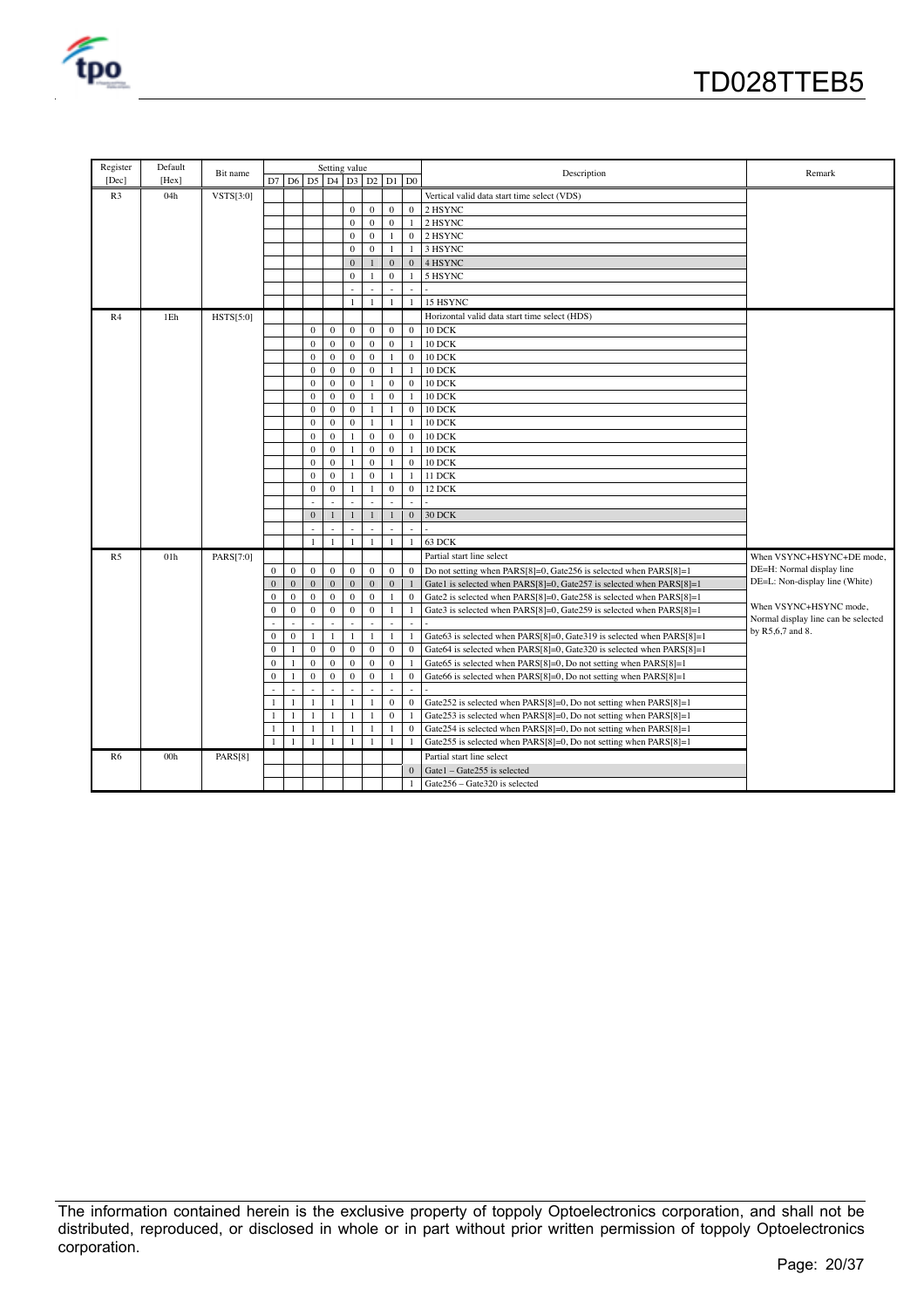

| Register       | Default         |               |              |                                         |                | Setting value    |                  |                |                |              |                                                                         |                                     |
|----------------|-----------------|---------------|--------------|-----------------------------------------|----------------|------------------|------------------|----------------|----------------|--------------|-------------------------------------------------------------------------|-------------------------------------|
| [Dec]          | [Hex]           | Bit name      |              | $D7$ $D6$ $D5$ $D4$ $D3$ $D2$ $D1$ $D0$ |                |                  |                  |                |                |              | Description                                                             | Remark                              |
| R7             | 20 <sub>h</sub> | PARE[7:0]     |              |                                         |                |                  |                  |                |                |              | Partial end line select                                                 | When VSYNC+HSYNC+DE mode,           |
|                |                 |               | $\mathbf{0}$ | $\bf{0}$                                | $\mathbf{0}$   | $\boldsymbol{0}$ | $\boldsymbol{0}$ | $\mathbf{0}$   | $\mathbf{0}$   | $\theta$     | Do not setting when PARE[8]=0, Gate256 is selected when PARE[8]=1       | DE=H: Normal display line           |
|                |                 |               | $\mathbf{0}$ | $\mathbf{0}$                            | $\mathbf{0}$   | $\mathbf{0}$     | $\mathbf{0}$     | $\mathbf{0}$   | $\mathbf{0}$   |              | Gate1 is selected when PARE[8]=0, Gate257 is selected when PARE[8]=1    | DE=L: Non-display line (White)      |
|                |                 |               | $\mathbf{0}$ | $\mathbf{0}$                            | $\mathbf{0}$   | $\mathbf{0}$     | $\mathbf{0}$     | $\mathbf{0}$   | $\mathbf{1}$   | $\Omega$     | Gate2 is selected when PARE[8]=0, Gate258 is selected when PARE[8]=1    |                                     |
|                |                 |               | $\mathbf{0}$ | $\bf{0}$                                | $\mathbf{0}$   | $\bf{0}$         | $\boldsymbol{0}$ | $\mathbf{0}$   | $\mathbf{1}$   |              | Gate3 is selected when PARE[8]=0, Gate259 is selected when PARE[8]=1    | When VSYNC+HSYNC mode,              |
|                |                 |               |              |                                         |                |                  |                  |                |                |              |                                                                         | Normal display line can be selected |
|                |                 |               | $\mathbf{0}$ | $\mathbf{0}$                            | $\mathbf{0}$   | -1               | $\mathbf{1}$     | 1              | $\mathbf{1}$   | $\mathbf{1}$ | Gate31 is selected when PARE[8]=0, Gate286 is selected when PARE[8]=1   | by R5,6,7 and 8.                    |
|                |                 |               | $\mathbf{0}$ | $\mathbf{0}$                            |                | $\mathbf{0}$     | $\mathbf{0}$     | $\mathbf{0}$   | $\mathbf{0}$   | $\Omega$     | Gate32 is selected when PARE[8]=0, Gate287 is selected when PARE[8]=1   |                                     |
|                |                 |               | $\Omega$     | $\mathbf{0}$                            | $\overline{1}$ | $\mathbf{0}$     | $\Omega$         | $\Omega$       | $\theta$       |              | Gate 33 is selected when PARE[8]=0, Gate 288 is selected when PARE[8]=1 |                                     |
|                |                 |               | $\mathbf{0}$ | $\mathbf{0}$                            | $\overline{1}$ | $\mathbf{0}$     | $\mathbf{0}$     | $\mathbf{0}$   | $\mathbf{1}$   | $\mathbf{0}$ | Gate34 is selected when PARE[8]=0, Gate289 is selected when PARE[8]=1   |                                     |
|                |                 |               |              |                                         |                |                  |                  |                |                |              |                                                                         |                                     |
|                |                 |               | $\theta$     | $\mathbf{0}$                            | $\mathbf{1}$   | $\overline{1}$   | $\mathbf{1}$     | $\mathbf{1}$   | $\mathbf{1}$   |              | Gate63 is selected when PARE[8]=0, Gate319 is selected when PARE[8]=1   |                                     |
|                |                 |               | $\mathbf{0}$ | $\mathbf{1}$                            | $\mathbf{0}$   | $\mathbf{0}$     | $\mathbf{0}$     | $\mathbf{0}$   | $\mathbf{0}$   | $\Omega$     | Gate64 is selected when PARE[8]=0, Gate320 is selected when PARE[8]=1   |                                     |
|                |                 |               | $\mathbf{0}$ | $\mathbf{1}$                            | $\mathbf{0}$   | $\mathbf{0}$     | $\mathbf{0}$     | $\mathbf{0}$   | $\mathbf{0}$   |              | Gate65 is selected when PARE[8]=0, Do not setting when PARE[8]=1        |                                     |
|                |                 |               | $\theta$     | $\mathbf{1}$                            | $\theta$       | $\mathbf{0}$     | $\mathbf{0}$     | $\Omega$       | $\mathbf{1}$   | $\theta$     | Gate66 is selected when PARE[8]=0, Do not setting when PARE[8]=1        |                                     |
|                |                 |               |              |                                         |                |                  |                  |                |                |              |                                                                         |                                     |
|                |                 |               |              | $\mathbf{1}$                            | $\mathbf{1}$   | $\mathbf{1}$     | 1                | $\mathbf{1}$   | $\mathbf{0}$   | $\mathbf{0}$ | Gate252 is selected when PARE[8]=0, Do not setting when PARE[8]=1       |                                     |
|                |                 |               |              | $\mathbf{1}$                            | $\overline{1}$ | <sup>1</sup>     | $\mathbf{1}$     | $\overline{1}$ | $\mathbf{0}$   |              | Gate253 is selected when PARE[8]=0, Do not setting when PARE[8]=1       |                                     |
|                |                 |               | $\mathbf{1}$ | $\mathbf{1}$                            | $\mathbf{1}$   | $\mathbf{1}$     | 1                | $\mathbf{1}$   | $\mathbf{1}$   | $\Omega$     | Gate254 is selected when PARE[8]=0, Do not setting when PARE[8]=1       |                                     |
|                |                 |               |              | $\mathbf{1}$                            | $\overline{1}$ | -1               | 1                | $\overline{1}$ | $\overline{1}$ |              | Gate255 is selected when PARE[8]=0, Do not setting when PARE[8]=1       |                                     |
| R8             | 00 <sub>h</sub> | PARE[8]       |              |                                         |                |                  |                  |                |                |              | Partial end line select                                                 |                                     |
|                |                 |               |              |                                         |                |                  |                  |                |                | $\mathbf{0}$ | Gate1 - Gate255 is selected                                             |                                     |
|                |                 |               |              |                                         |                |                  |                  |                |                |              | Gate256 - Gate320 is selected                                           |                                     |
| R <sub>9</sub> | C1h             | RL            |              |                                         |                |                  |                  |                |                |              | Shift direction (right / left)                                          |                                     |
|                |                 |               | $\mathbf{0}$ |                                         |                |                  |                  |                |                |              | D <sub>240</sub> to D <sub>1</sub>                                      |                                     |
|                |                 |               | $\mathbf{1}$ |                                         |                |                  |                  |                |                |              | D1 t0 D240                                                              |                                     |
|                |                 | TB            |              |                                         |                |                  |                  |                |                |              | Shift direction (top / bottom)                                          |                                     |
|                |                 |               |              | $\mathbf{0}$                            |                |                  |                  |                |                |              | Bottom to top                                                           |                                     |
|                |                 |               |              | $\mathbf{1}$                            |                |                  |                  |                |                |              | Top to bottom                                                           |                                     |
|                |                 | <b>CM</b>     |              |                                         |                |                  |                  |                |                |              | Full color or partial color setup                                       |                                     |
|                |                 |               |              |                                         | $\mathbf{0}$   |                  |                  |                |                |              | Normal (262K color)                                                     |                                     |
|                |                 |               |              |                                         | $\overline{1}$ |                  |                  |                |                |              | Partial(8 color)                                                        |                                     |
|                |                 | RESOL[1:0]    |              |                                         |                |                  |                  |                |                |              | Resolution mode select                                                  |                                     |
|                |                 |               |              |                                         |                | $\mathbf{0}$     | $\mathbf{0}$     |                |                |              | 240 x RGB x 320                                                         |                                     |
|                |                 |               |              |                                         |                | $\mathbf{1}$     | 1                |                |                |              | 240 x RGB x 240                                                         |                                     |
|                |                 | <b>INVSEL</b> |              |                                         |                |                  |                  |                |                |              | Invert mode eclect                                                      |                                     |
|                |                 |               |              |                                         |                |                  |                  | $\mathbf{0}$   |                |              | Line inversion                                                          |                                     |
|                |                 |               |              |                                         |                |                  |                  | $\mathbf{1}$   |                |              | Frame inversion                                                         |                                     |
|                |                 | STV1          |              |                                         |                |                  |                  |                |                |              | STV1(single / main panel) signal control                                |                                     |
|                |                 |               |              |                                         |                |                  |                  |                | $\Omega$       |              | STV1 signal output                                                      |                                     |
|                |                 |               |              |                                         |                |                  |                  |                | $\mathbf{1}$   |              | STV1 signal not output                                                  |                                     |
|                |                 | STV2          |              |                                         |                |                  |                  |                |                |              | STV2(dual / sub panel) signal control                                   |                                     |
|                |                 |               |              |                                         |                |                  |                  |                |                | $\Omega$     | STV2 signal output                                                      |                                     |
|                |                 |               |              |                                         |                |                  |                  |                |                |              | STV2 signal not output                                                  |                                     |
| <b>R10</b>     | 00 <sub>h</sub> | <b>CMDR</b>   |              |                                         |                |                  |                  |                |                |              | Software reset                                                          |                                     |
|                |                 |               |              |                                         |                |                  |                  |                |                | $\Omega$     | Normal                                                                  |                                     |
|                |                 |               |              |                                         |                |                  |                  |                |                | $\mathbf{1}$ | Software reset                                                          |                                     |

The information contained herein is the exclusive property of toppoly Optoelectronics corporation, and shall not be distributed, reproduced, or disclosed in whole or in part without prior written permission of toppoly Optoelectronics corporation.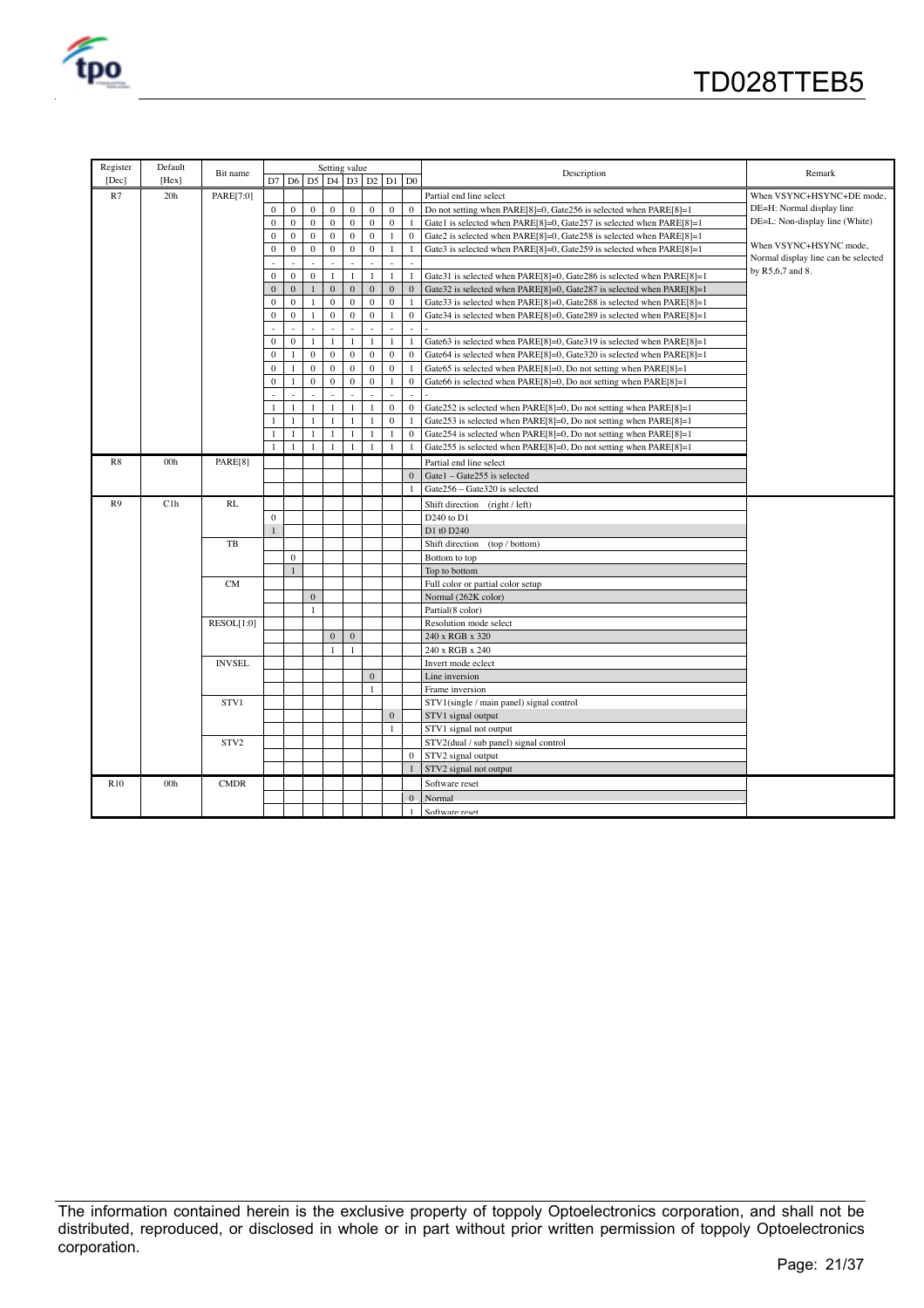

#### 8. Power On/Off Sequence

Power on sequence





(Note 1) RGB interface input – VSYNC/HSYNC/DCK/R5-0/G5-0/B5-0/DENB

The information contained herein is the exclusive property of toppoly Optoelectronics corporation, and shall not be distributed, reproduced, or disclosed in whole or in part without prior written permission of toppoly Optoelectronics corporation.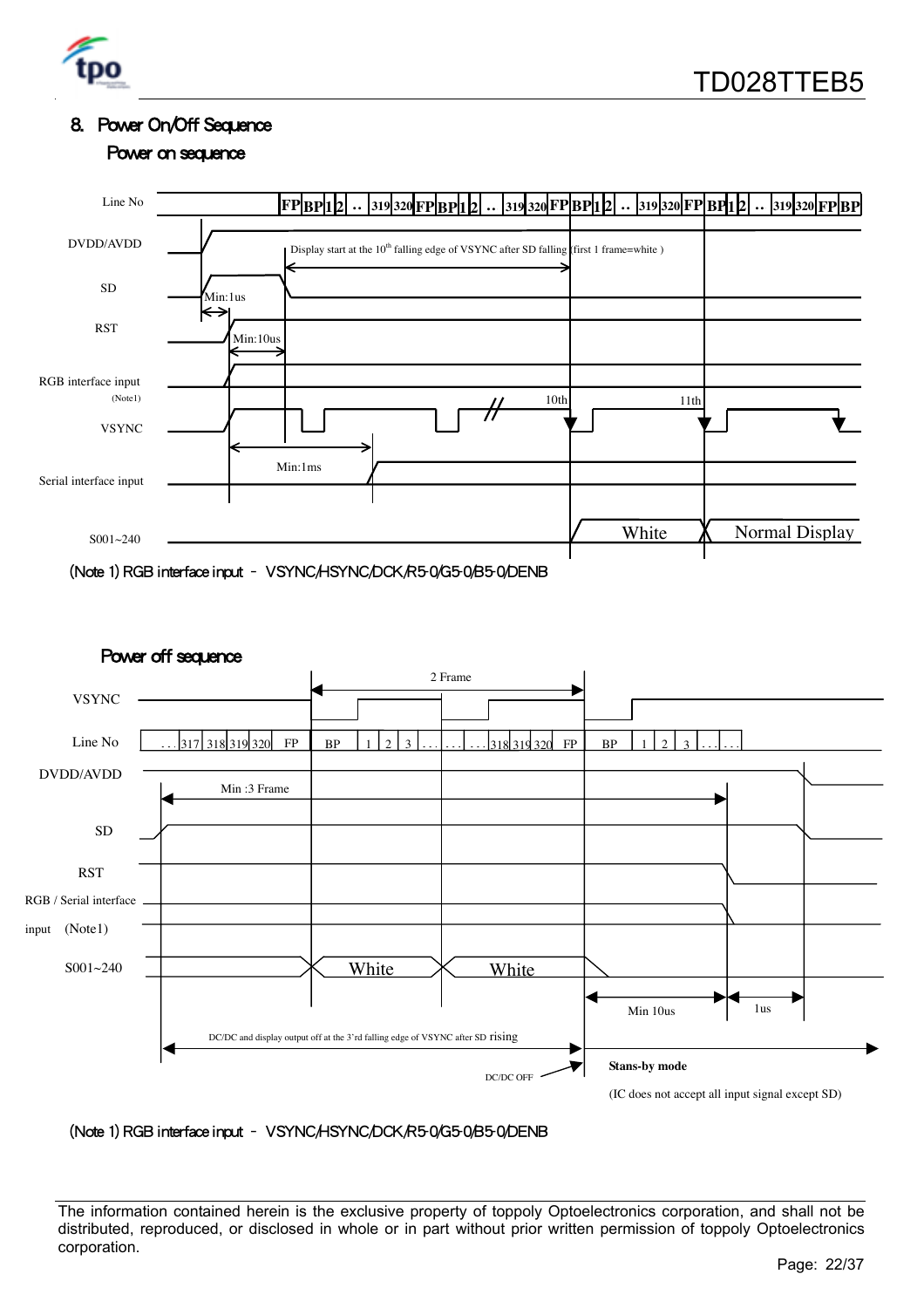

Ta=25℃

# 9. Optical Characteristics

9.1 Optical Specification

| Item                  | Symbol         |                           | Condition    | <b>MIN</b> | <b>TYP</b> | <b>MAX</b>     | Unit         | Remarks  |   |          |     |   |                  |          |
|-----------------------|----------------|---------------------------|--------------|------------|------------|----------------|--------------|----------|---|----------|-----|---|------------------|----------|
|                       | $\Theta$ 11(R) |                           |              | 45         | 55         |                |              |          |   |          |     |   |                  |          |
|                       | $\Theta$ 12(L) |                           | $CR \geq 10$ | 45         | 55         | -              |              | Note 9-1 |   |          |     |   |                  |          |
| <b>Viewing Angles</b> | $\Theta$ 21(U) |                           |              | 50         | 60         | -              | Degree       |          |   |          |     |   |                  |          |
|                       | $\Theta$ 22(D) |                           |              | 40         | 45         | $\overline{a}$ |              |          |   |          |     |   |                  |          |
| Response Time         | $Tr+Tf$        |                           | $\Theta = 0$ | -          | 35         | 50             | ms           | Note 9-2 |   |          |     |   |                  |          |
| Contrast Ratio        | <b>CR</b>      |                           | $\Theta = 0$ | 200:1      | 300:1      | -              | -            | Note 9-3 |   |          |     |   |                  |          |
| Luminance             | L              |                           |              |            |            |                | $\Theta = 0$ |          |   | 240      | 280 | - | $\frac{cd}{m^2}$ | Note 9-4 |
|                       |                |                           | $I_F = 20mA$ |            |            |                |              |          |   |          |     |   |                  |          |
| <b>NTSC</b>           |                |                           |              | 45         | 50         |                | %            | Note 9-4 |   |          |     |   |                  |          |
| Uniformity            |                |                           |              |            |            | 75             | 80           | -        | % | Note 9-5 |     |   |                  |          |
|                       | Red            | $\pmb{\times}$            |              | 0.565      | 0.615      | 0.665          |              |          |   |          |     |   |                  |          |
|                       |                | У                         |              | 0.300      | 0.350      | 0.400          |              |          |   |          |     |   |                  |          |
|                       | Green          | $\boldsymbol{\mathsf{x}}$ |              | 0.290      | 0.34       | 0.390          |              |          |   |          |     |   |                  |          |
| Chromaticity          |                | у                         | $\Theta = 0$ | 0.509      | 0.559      | 0.609          |              | Note 9-6 |   |          |     |   |                  |          |
|                       | <b>Blue</b>    | $\boldsymbol{\mathsf{x}}$ |              | 0.096      | 0.146      | 0.196          |              |          |   |          |     |   |                  |          |
|                       |                | У                         |              | 0.062      | 0.112      | 0.162          |              |          |   |          |     |   |                  |          |
|                       | White          | $\boldsymbol{\mathsf{x}}$ |              | 0.275      | 0.310      | 0.345          |              |          |   |          |     |   |                  |          |
|                       |                | у                         |              | 0.290      | 0.330      | 0.370          |              |          |   |          |     |   |                  |          |

The information contained herein is the exclusive property of toppoly Optoelectronics corporation, and shall not be distributed, reproduced, or disclosed in whole or in part without prior written permission of toppoly Optoelectronics corporation.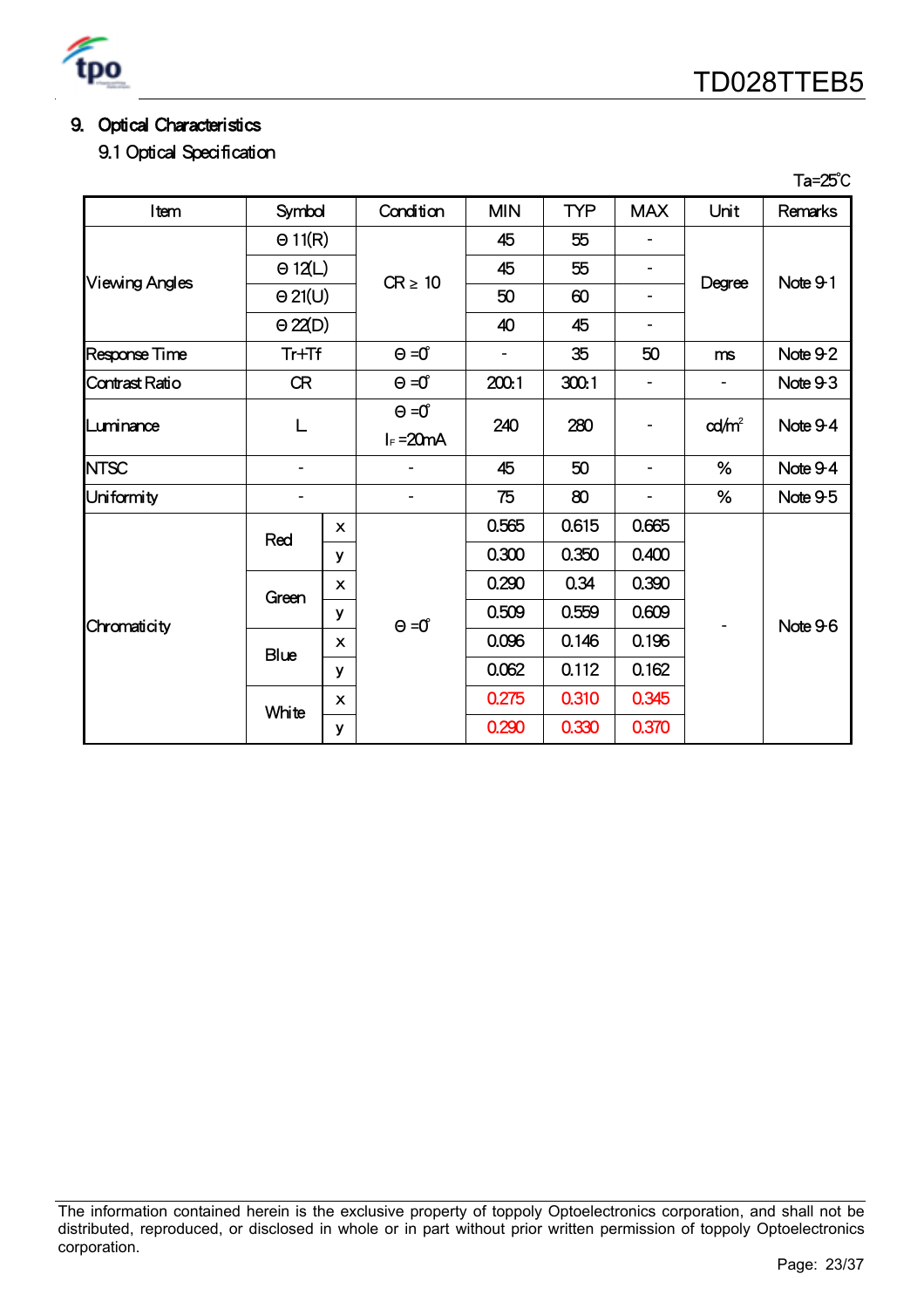

#### 9.2 Basic measure condition

- 9.2.1 Driving voltage
	- VDD= 12.0V, VEE=-6.5V
- 9.2.2 Ambient temperature: Ta=25℃
- 9.2.3 Testing point: measure in the display center point and the test angle Θ=0<sup>°</sup>
- 9.2.4 Testing Facility

Environmental illumination:  $\leq 1$  Lux

#### A. System A ( DMS 900 series )



The information contained herein is the exclusive property of toppoly Optoelectronics corporation, and shall not be distributed, reproduced, or disclosed in whole or in part without prior written permission of toppoly Optoelectronics corporation.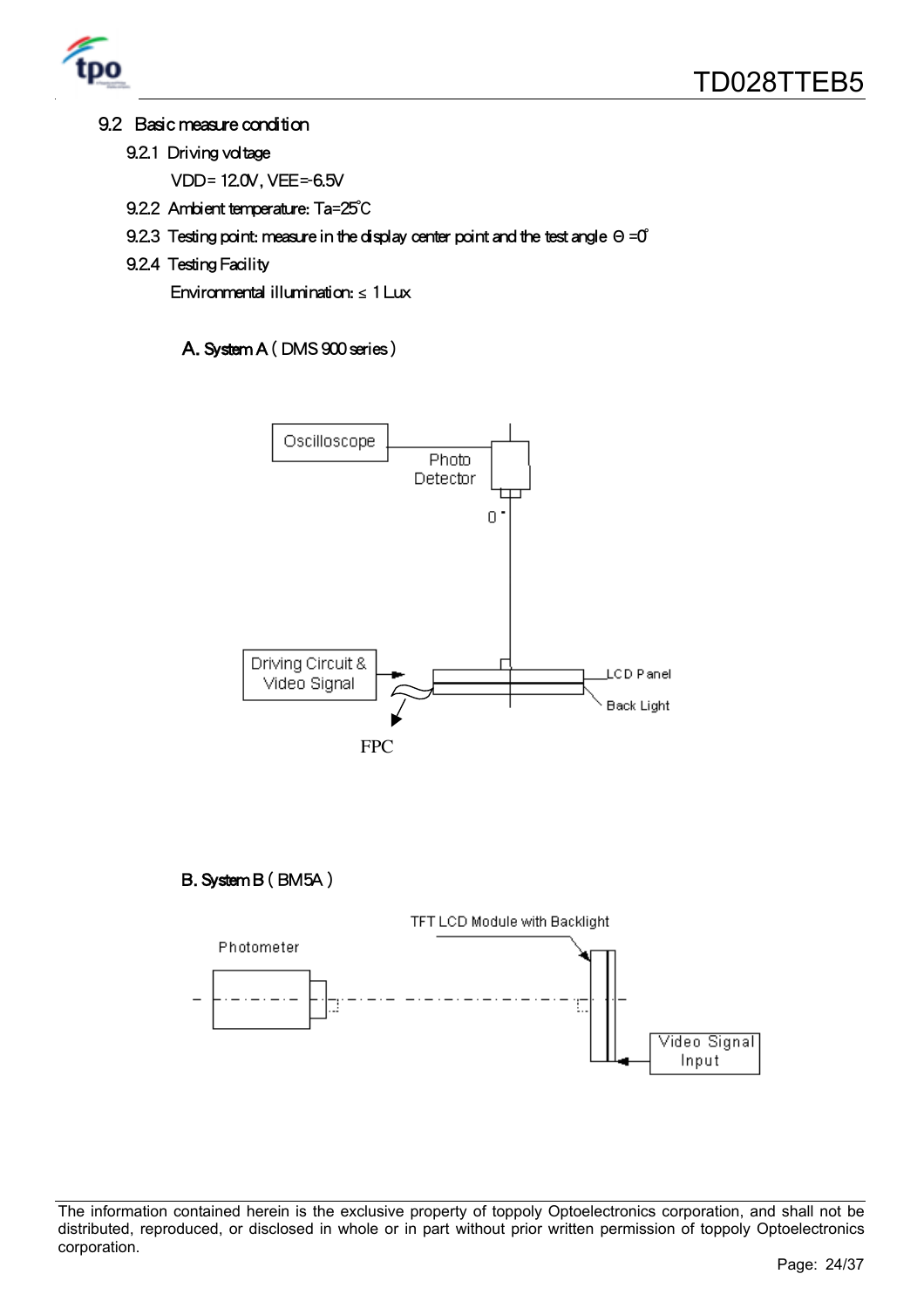



#### Note 9-2: Definition of response time: (Measure System C)



#### Note 9-3: Contrast Ratio in back light on (Measure System A)

Contrast Ration is measured in optimum common electrode voltage.

 $CR =$  Luminance with white image

Luminance with black image

Note 9-4: Luminance : (Measure System A\_ Spectrum meter)

Test Point: Display Center

(The minimum transmission ratio of touch panel is 80%)

The information contained herein is the exclusive property of toppoly Optoelectronics corporation, and shall not be distributed, reproduced, or disclosed in whole or in part without prior written permission of toppoly Optoelectronics corporation.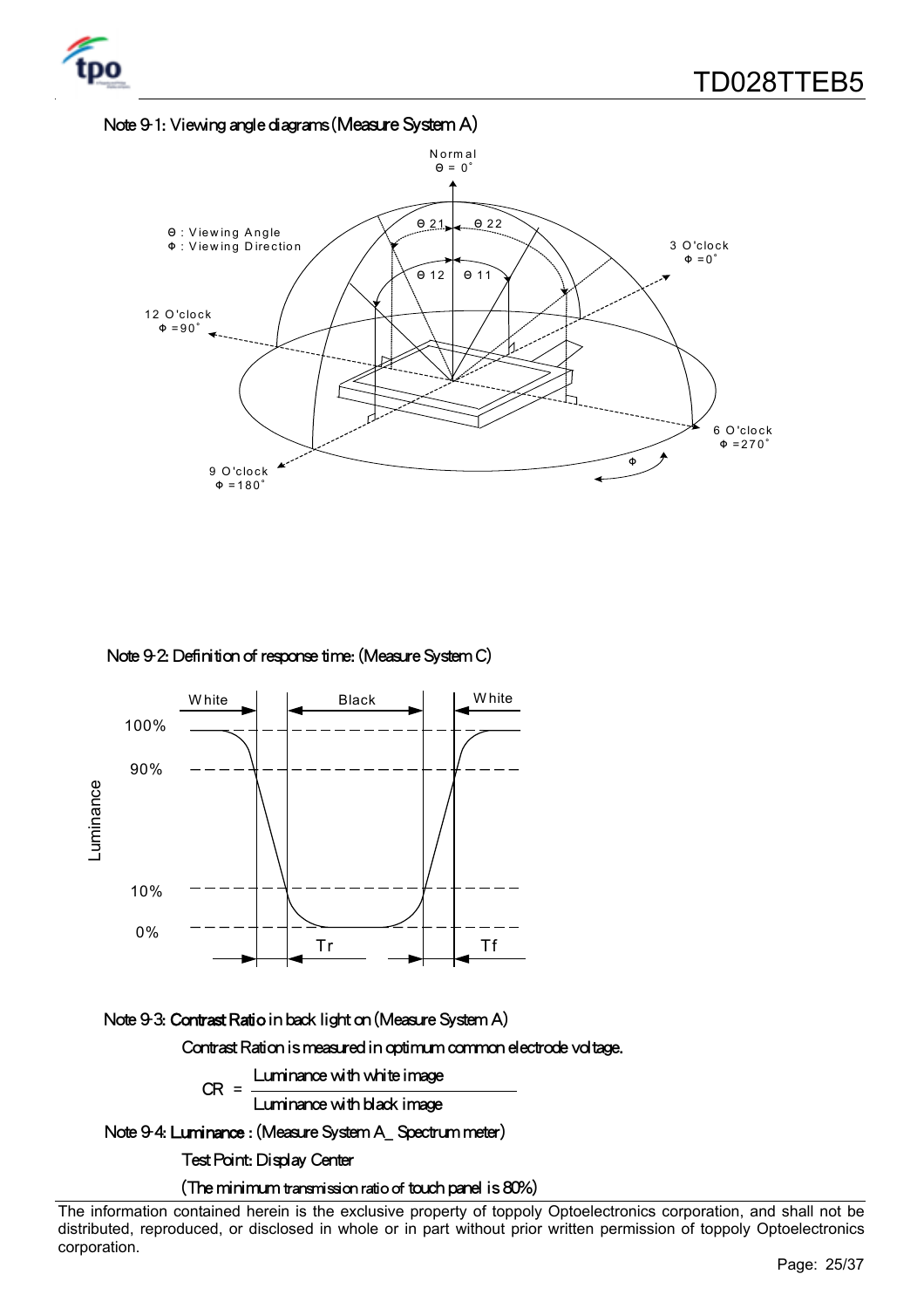#### Note 9-5: Uniformity (Measure System B)

The luminance of 9 points as the black dot in the figure shown below are measured and the uniformity is defined as the formula:



Note 9-6: White chromaticity as back light on and NTSC(Measure System A\_Spectrum)

The information contained herein is the exclusive property of toppoly Optoelectronics corporation, and shall not be distributed, reproduced, or disclosed in whole or in part without prior written permission of toppoly Optoelectronics corporation.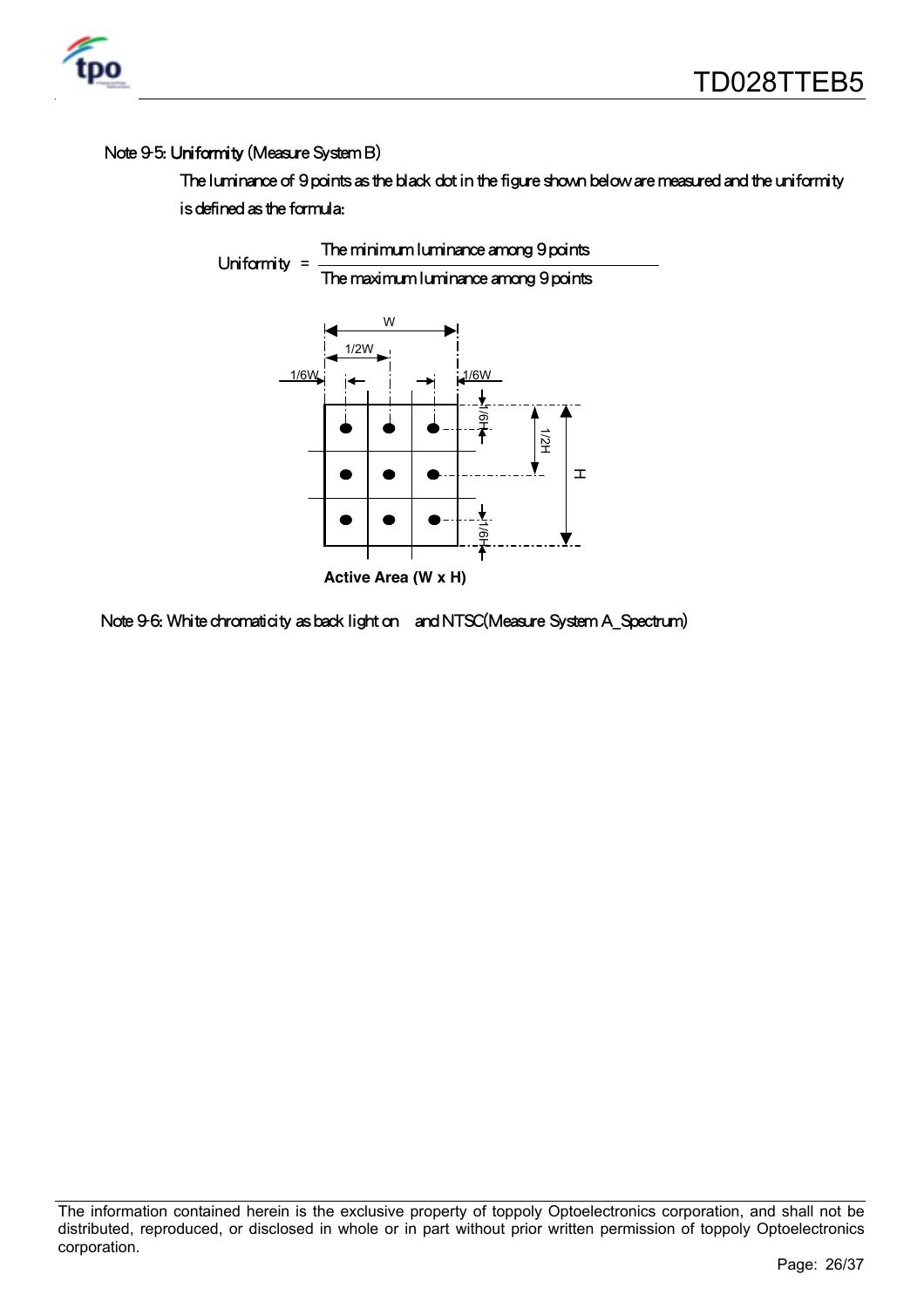

## 10. Reliability

| <b>No</b>      | <b>Test Item</b>                                                 | Condition                                                       |
|----------------|------------------------------------------------------------------|-----------------------------------------------------------------|
| $\mathbf{1}$   | High Temperature Operation, HTO<br>IEC 68-2-2                    | Ta=60°C, 240Hrs                                                 |
| $\overline{2}$ | High Temperature Storage, HTS<br>IEC 68-2-2                      | Ta=70°C, 240Hrs                                                 |
| 3              | Low Temperature Operation, LTO<br>IEC 68-2-1                     | Ta=-20°C, 240Hrs                                                |
| $\overline{4}$ | Low Temperature Storage, LTS<br>IEC 68-2-1                       | Ta=-30°C, 240Hrs                                                |
| 5              | High Temperature & High Humidity<br>Operation, HHO<br>IEC 68-2-3 | Ta=40℃, RH=95%, 240Hrs                                          |
| 6              | High Temperature & High Humidity<br>Storage, HHS<br>IEC 68-2-3   | Ta=60℃, RH=90%, 240Hrs                                          |
| $\overline{7}$ | Thermal Shock, TS<br>IEC 68-2-14                                 | $-30^{\circ}C(0.5) \rightarrow 70^{\circ}C(0.5)$ hrs), 50Cycles |
| 8              | Low Pressure test - Operation                                    | Operation, 15,000ft(0.52atm) /48hours.                          |

The information contained herein is the exclusive property of toppoly Optoelectronics corporation, and shall not be distributed, reproduced, or disclosed in whole or in part without prior written permission of toppoly Optoelectronics corporation.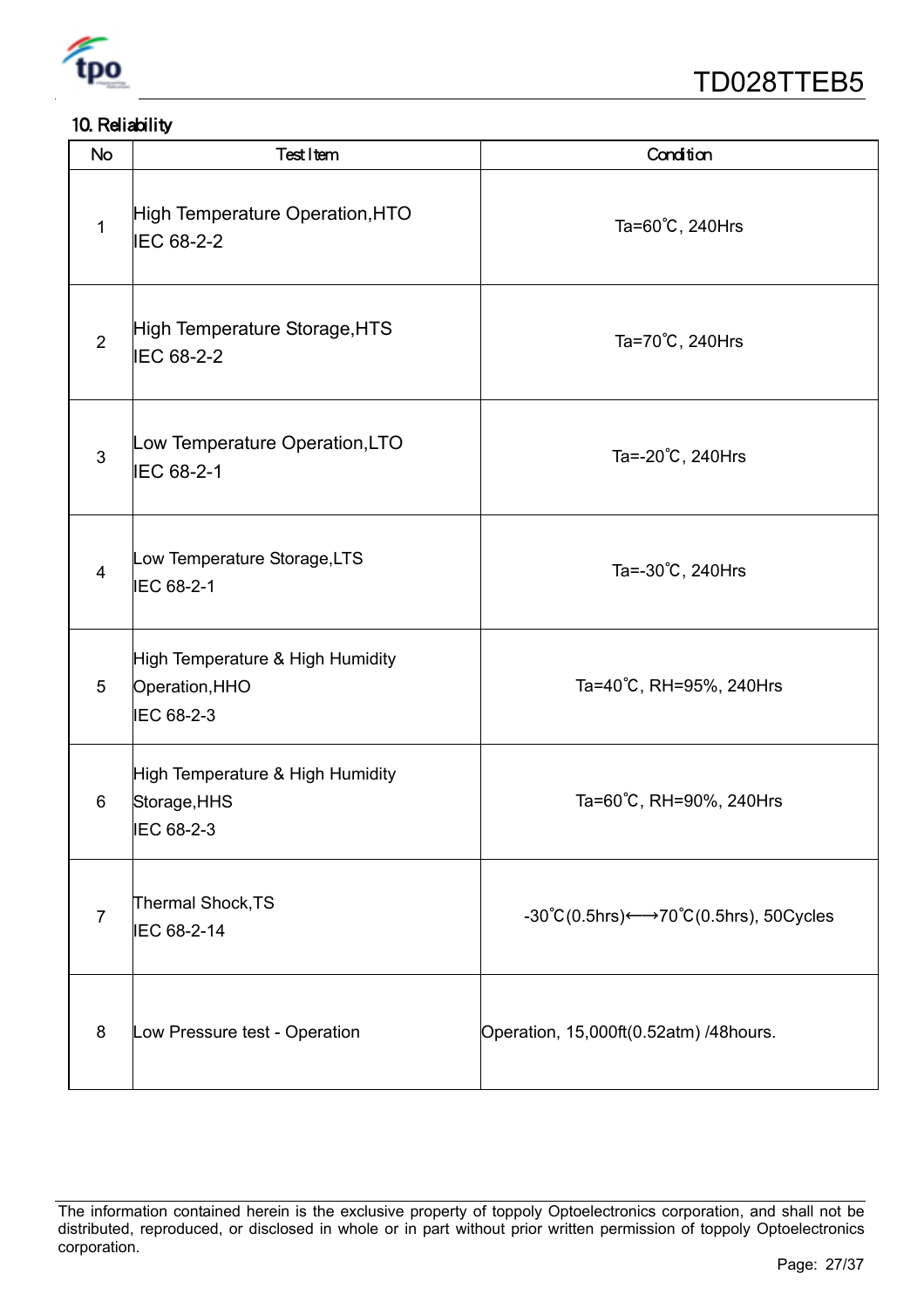

 $\mathbf{I}$ 

| 9  | Low Pressure test - Non Operation                 | Non-Operation, 40,000ft(0.186atm) /48hours                                                                                                                                                                                                                                                                                                                             |
|----|---------------------------------------------------|------------------------------------------------------------------------------------------------------------------------------------------------------------------------------------------------------------------------------------------------------------------------------------------------------------------------------------------------------------------------|
| 10 | Storage                                           | $1.60^{\circ}C(16Hrs)$<br>2.25°C, 60%RH, 2Hrs<br>3.90%RH, 25℃→55℃<br>within 3 Hrs, stay 9Hrs<br>at 55°C,55°C→25°C<br>within 3Hrs, stay 9Hrs<br>at $25^{\circ}$ C<br>4.25°C, 60%RH, 2Hrs<br>5.-20°C, 24Hrs<br>6.25°C, 60%RH, 2Hrs<br>7.90%RH, 25℃→55℃<br>within 3 Hrs, stay 9Hrs<br>at 55°C,55°C→25°C<br>within 3Hrs, stay 9Hrs<br>at $25^{\circ}$ C.<br>repeat 2 times |
| 11 | Sine Vibration Test - Operation                   | Sweep rate 0.5 octave/ min. 3 axes, 3 sweep per<br>axis. 5~9 Hz, 6.6mm(P-P), 9~200Hz, 1.0G,<br>200~500Hz, 1.5G                                                                                                                                                                                                                                                         |
| 12 | Sine Vibration Test - Non Operation<br>IEC 68-2-6 | 5g Zero to peak, Sweep rate 0.5 octave/ min. one<br>sweep, $10 \times 500$ Hz, all 3 axes(X,Y,Z)                                                                                                                                                                                                                                                                       |
| 13 | Random Vibration Test - Operation                 | $3$ axes, 30 min per axis, 1.67 grms, 10~200Hz,<br>0.01G^2/Hz, 200~500Hz, 0.003G^2/Hz                                                                                                                                                                                                                                                                                  |
| 14 | Random Vibration Test - Non Operation             | $0.025G2/Hz$ , 10~500Hz, Normal 3.5Grms in each<br>axis                                                                                                                                                                                                                                                                                                                |

The information contained herein is the exclusive property of toppoly Optoelectronics corporation, and shall not be distributed, reproduced, or disclosed in whole or in part without prior written permission of toppoly Optoelectronics corporation.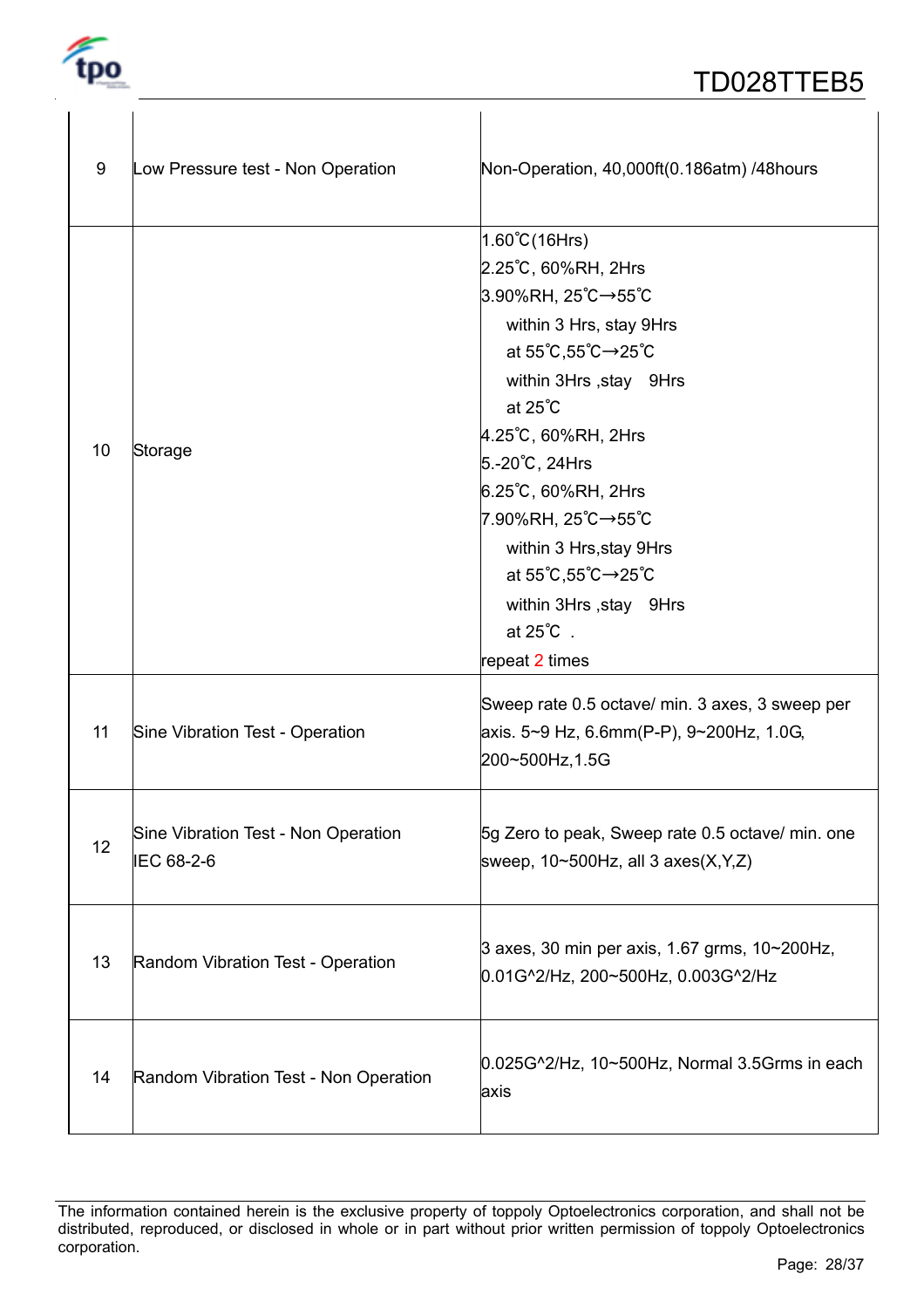

| 15 | Shock Test- Non Operation<br>IEC 68-2-27     | Acceleration: 400G; Time: 2.0ms; Directions: ±X, ±Y,<br>±Z; Cycles: one                                                                                                                                                                                                                                                                                                                                             |
|----|----------------------------------------------|---------------------------------------------------------------------------------------------------------------------------------------------------------------------------------------------------------------------------------------------------------------------------------------------------------------------------------------------------------------------------------------------------------------------|
| 16 | <b>Dust Test</b><br>IEC 68-2-68              | Condition 1:<br>Temperature Range: 15°C to 35°C<br>Relative Humidity: 25 % to 75 %<br>Air Pressure: 86 kPa to 106 kPa<br>Particle size: 50 micrometer<br>Duration time: 8 hours<br>BS EN 60529: IP5X degree of protection<br>Condition <sub>2</sub> :<br>The box fills with enough talcum powder to cover up<br><b>UUT</b> and the<br>box only contain 1 unit. Test shall be continued for a<br>period of 1 minute. |
| 17 | <b>FPC Bending Test</b><br>IEC 68-2-21       | Connector side : bending angle will be decided per<br>different project.<br>LCD side : bending angle will be decided per<br>different project.<br>Minimum 15 cycles for each side.                                                                                                                                                                                                                                  |
| 18 | <b>FPC connection Insert/Remove test</b>     | Insert/Remove LCM FPC for 15 cycles.                                                                                                                                                                                                                                                                                                                                                                                |
| 19 | Image Retention Test                         | Black/white block interleave pattern<br>in $+40^{\circ}$ C for 12 hours,<br>residual image should not be found on R,G,B and<br>Black/white block interleave pattern after 120<br>minutes at room temp.                                                                                                                                                                                                              |
| 20 | Touch Panel Writing Friction Resistance Test | After 100,000 cycles (forward – back two way<br>defined as 1 cycle) with<br>a stylus of R0.8 polyacetal (load: 250g) in center of<br>active area and<br>measure it.                                                                                                                                                                                                                                                 |

The information contained herein is the exclusive property of toppoly Optoelectronics corporation, and shall not be distributed, reproduced, or disclosed in whole or in part without prior written permission of toppoly Optoelectronics corporation.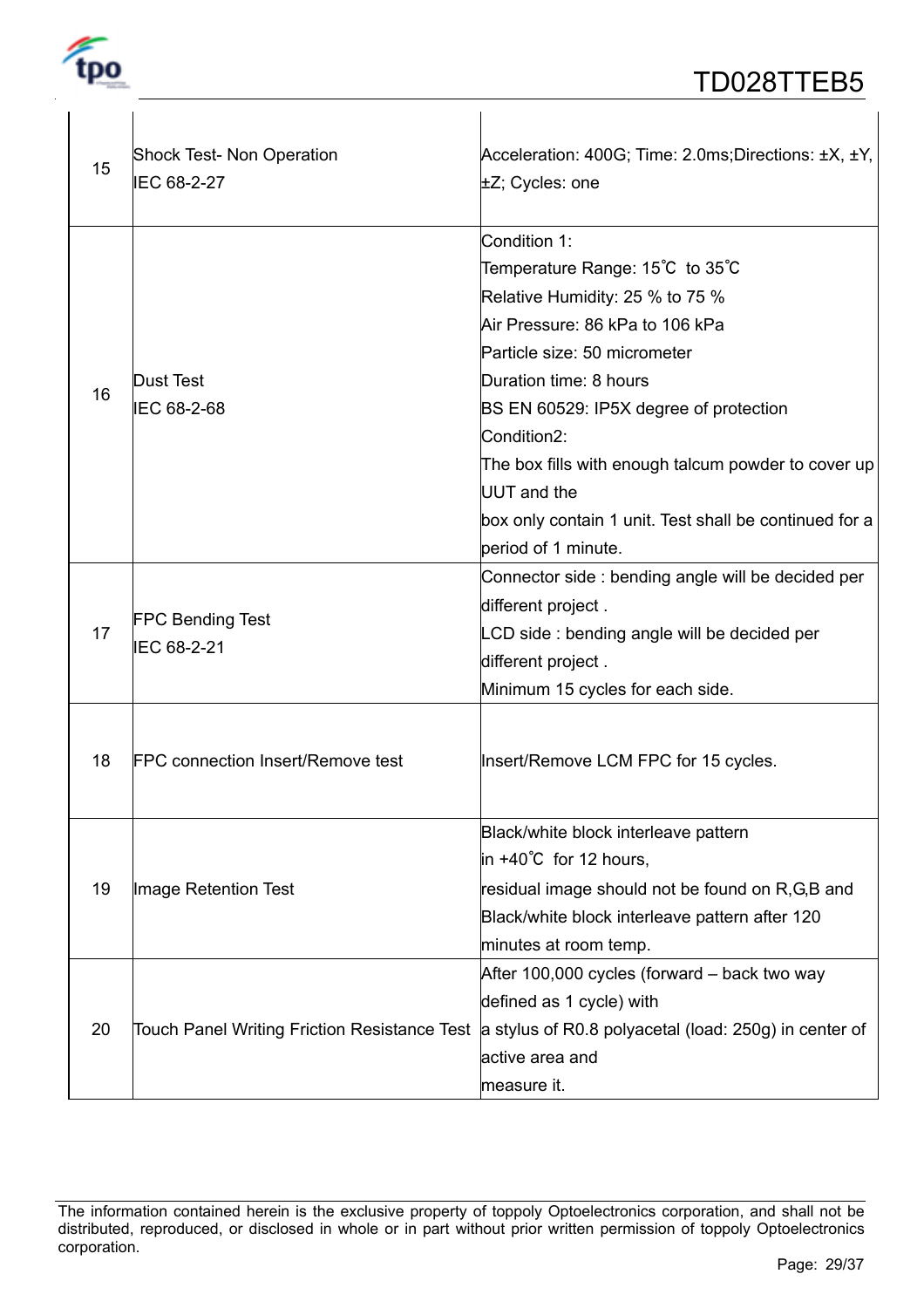

|                                 | Hit it 1,000,000 times with a silicon rubber of R8  |
|---------------------------------|-----------------------------------------------------|
| Touch Panel Pin Activation Test | Hs40 and measure it.                                |
|                                 | The hitting force shall be 250g and hitting speed 3 |
|                                 | times per second.                                   |

The information contained herein is the exclusive property of toppoly Optoelectronics corporation, and shall not be distributed, reproduced, or disclosed in whole or in part without prior written permission of toppoly Optoelectronics corporation.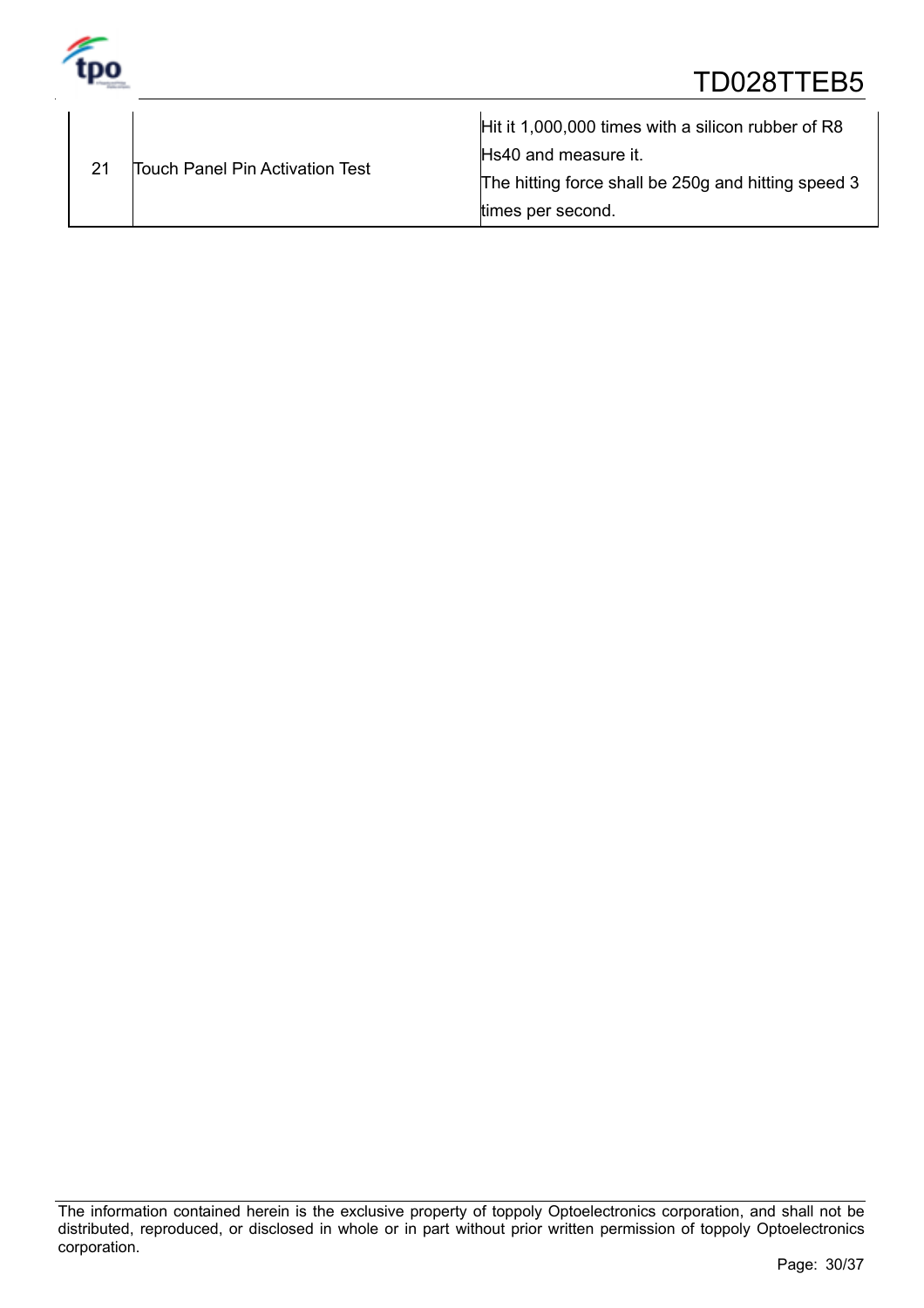

# 11. Handling Cautions

#### 11.1 ESD (Electrical Static Discharge) strategy

ESD will cause serious damage of the panel, ESD strategy is very important in handling. Following items are the recommended ESD strategy

- 11.1.1 In handling LCD panel, please wear gloves with non-charged material. Using the conduction ring connects wrist to the earth and the conducting shoes to the earth necessary is.
- 11.1.2 The machine and working table for the panel should have ESD protection strategy.
- 11.1.3 In handling the panel, ionized airflow decreases the charge in the environment is necessary.
- 11.1.4 In the process of assemble the module, shield case should connect to the ground.

#### 11.2 Environment

- 11.2.1 Working environment of the panel should be in the clean room.
- 11.2.2 Because touch panel has protective film on the surface, please remove the protection film slowly with ionized air to prevent the electrostatic discharge.

#### 11.3 Touch panel

- 11.3.1 The front touch panel is vulnerable to heavy weight, so any input must be done by special stylus or by a finger. Do not put any heavy stuff on it.
- 11.3.2 When any dust or stain is observed on a film surface, clean it using a glass lens cleaner for something similar.

#### 11.4 Others

- 11.4.1 Turn off the power supply before connecting and disconnecting signal input cable.
- 11.4.2 Because the connection area of FPC and panel is not so strong, do not handle panel only by FPC or bend FPC.
- 11.4.3 Water drop on the surface or condensation as panel power on will corrode panel electrode.
- 11.4.4 As the packing bag open, watch out the environment of the panel storage. High temperature and high humidity environment is prohibited.
- 11.4.5 In the case the TFT LCD module is broken, please watch out whether liquid crystal leaks out or not. If your hand touches liquid crystal, wash your hands cleanly with water and soap as soon as possible.

#### 11.5 Design notes on touch panel

- 11.5.1 Explanation of each boundary of touch panel
	- A.Boundary of Double-sided adhesive
		- a. Electrically detectable within this zone.
			- When holding the touch panel by housing, it needs to be held at outside of this zone.
		- b. Film is supported by double-sided adhesive tape.

The information contained herein is the exclusive property of toppoly Optoelectronics corporation, and shall not be distributed, reproduced, or disclosed in whole or in part without prior written permission of toppoly Optoelectronics corporation.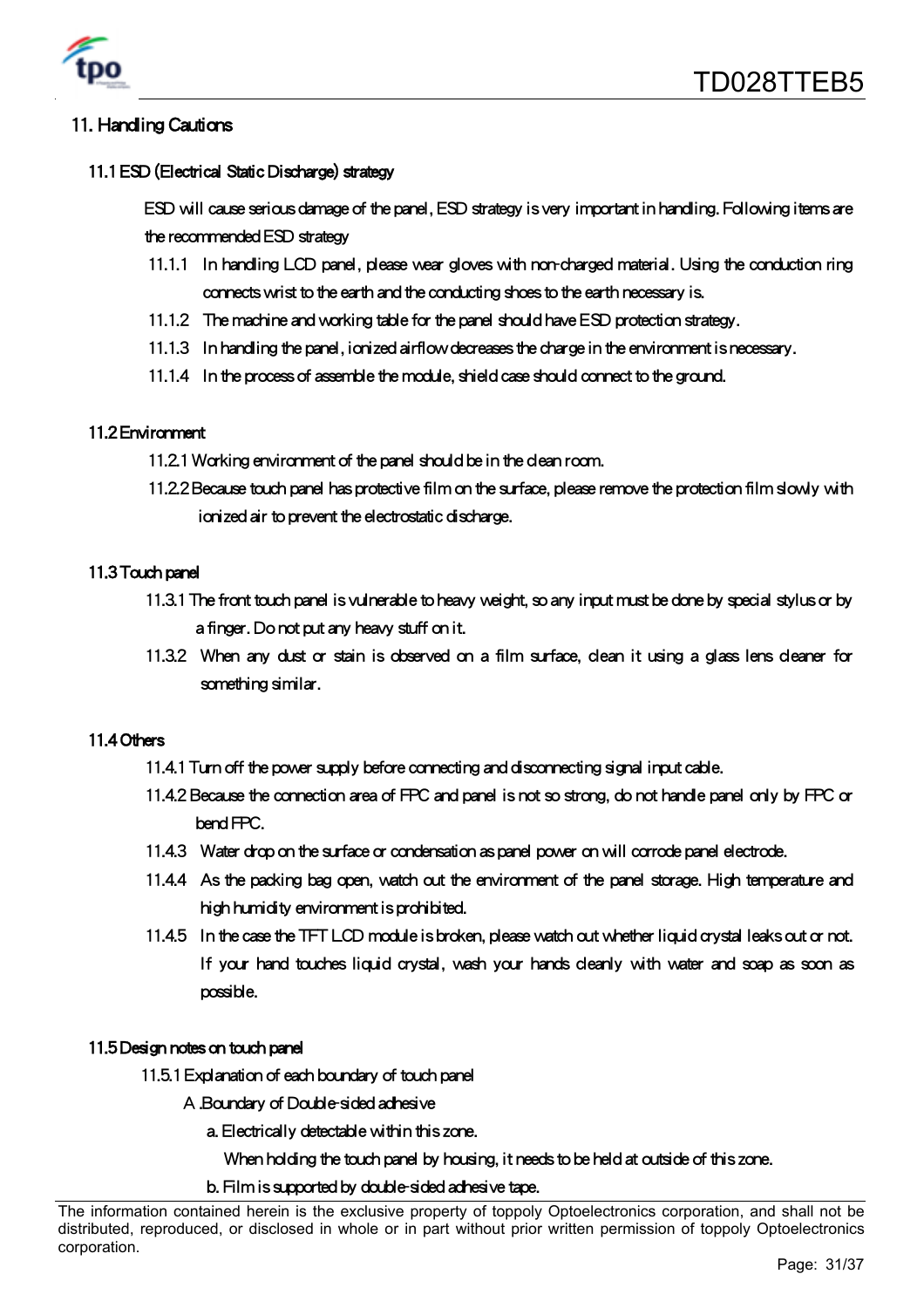

- B.Viewing area
	- a. Cosmetic inspection to be done for this area.
		- This area is set as inside of boundary of double-sided adhesive with tolerance.
- C.Boundary of transparent insulation
	- a. Purpose is to "Help" to secure insulation.
	- b. Electrical insulation on this area is not guaranteed.
	- c. We do recommend not to hold this area by something like housing or gasket.
- D. Active area
	- a. This area is where the performance is guaranteed.

This area set as 2.3mm inside from the boundary area of double-sided

adhesive tape since its neighboring area is less durable to writing friction.



The information contained herein is the exclusive property of toppoly Optoelectronics corporation, and shall not be distributed, reproduced, or disclosed in whole or in part without prior written permission of toppoly Optoelectronics corporation.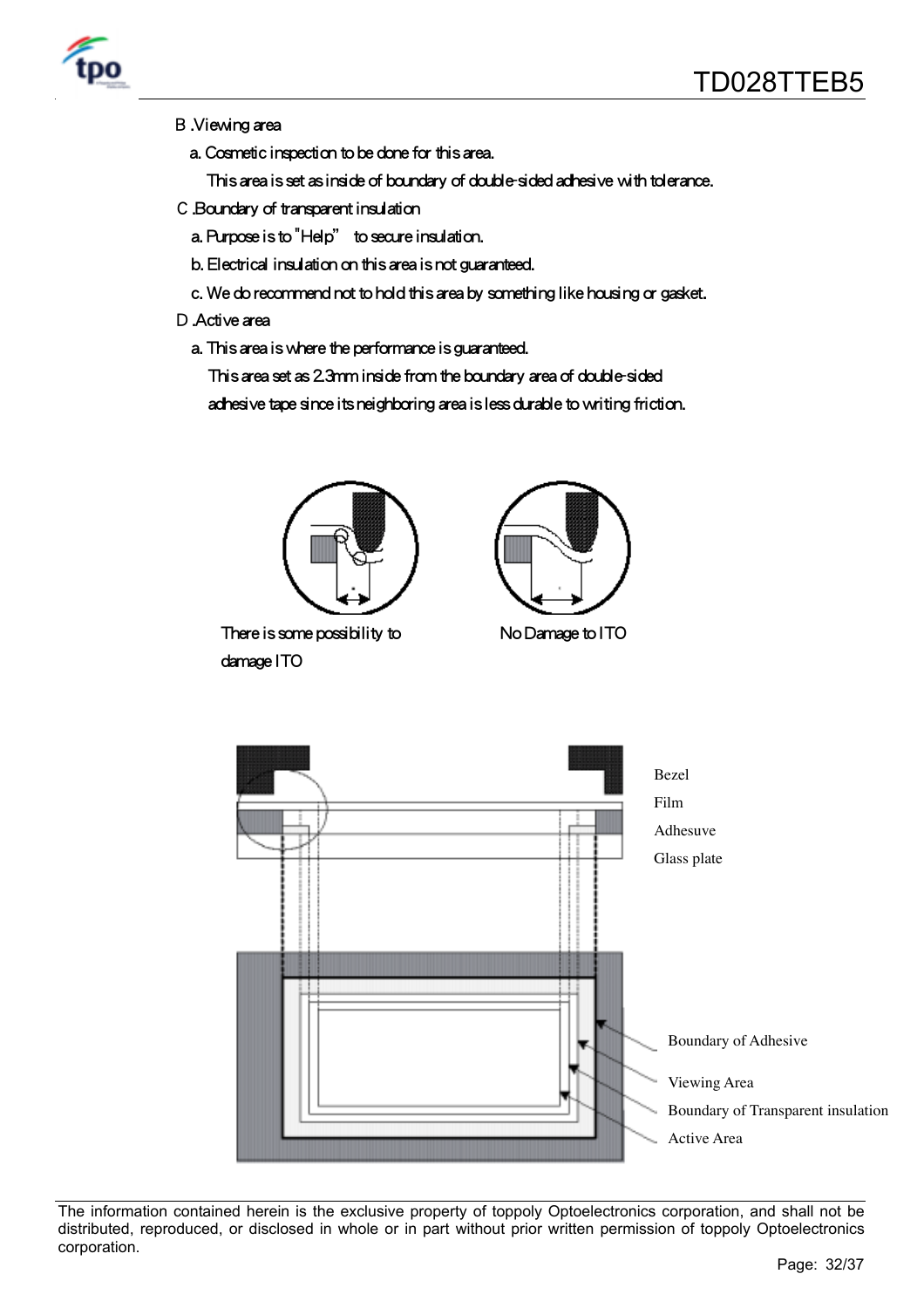

#### 11.5.2 Housing and touch panel

- A. Please have clearance between the side of touch panel and any conductive material such as metal frame (Drawing.1). Transparent electrode exists on glass of touch panel from end to end.
- B. It is recommended to fix a touch panel on the LCD module chassis rather than the touch panel
	- housing. Clinging at conductive material and side of touch panel might cause the malfunction.



The information contained herein is the exclusive property of toppoly Optoelectronics corporation, and shall not be distributed, reproduced, or disclosed in whole or in part without prior written permission of toppoly Optoelectronics corporation.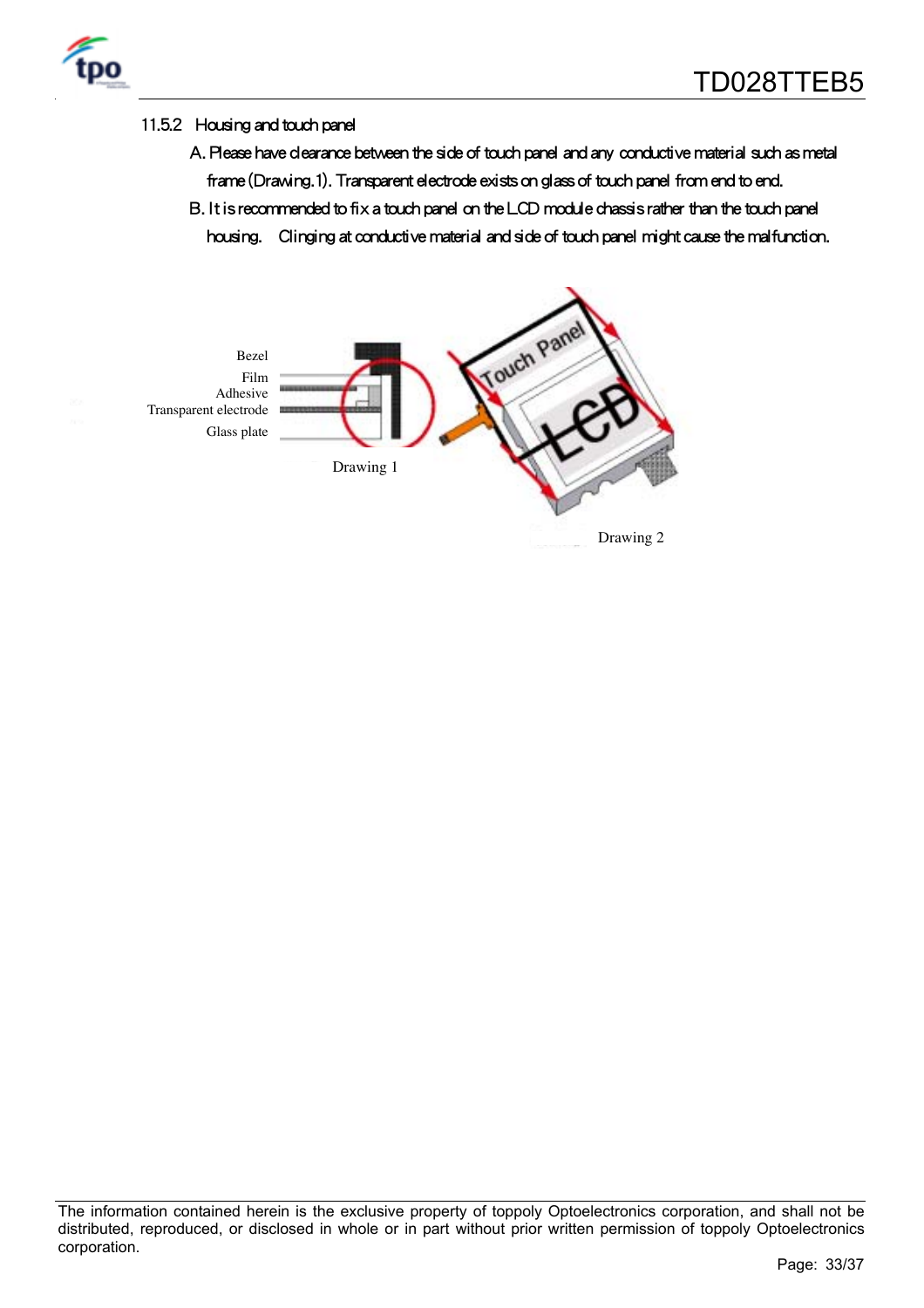#### 12. Mechanical Drawing



The information contained herein is the exclusive property of toppoly Optoelectronics corporation, and shall not be distributed, reproduced, or disclosed in whole or in part without prior written permission of toppoly Optoelectronics corporation.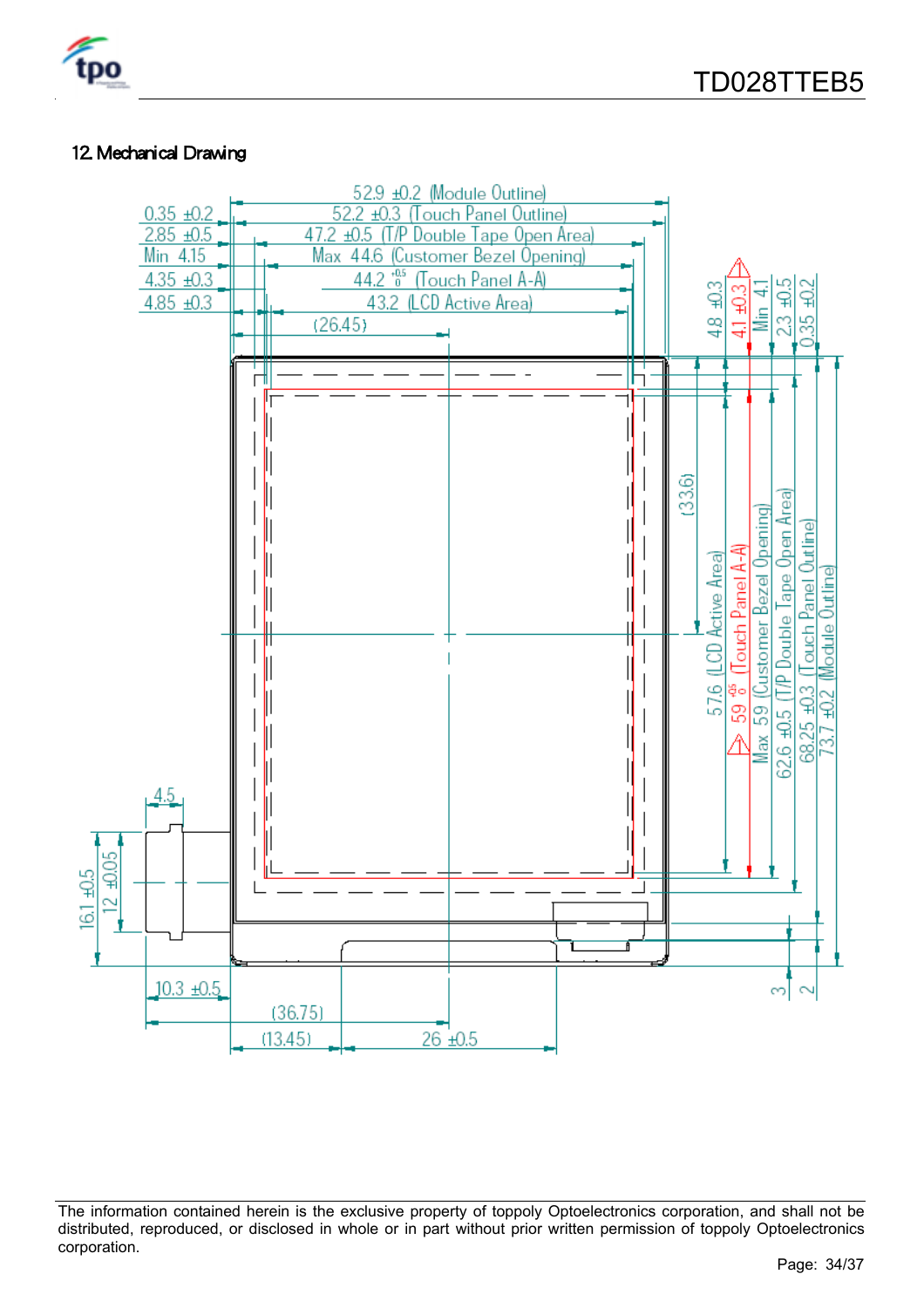



The information contained herein is the exclusive property of toppoly Optoelectronics corporation, and shall not be distributed, reproduced, or disclosed in whole or in part without prior written permission of toppoly Optoelectronics corporation.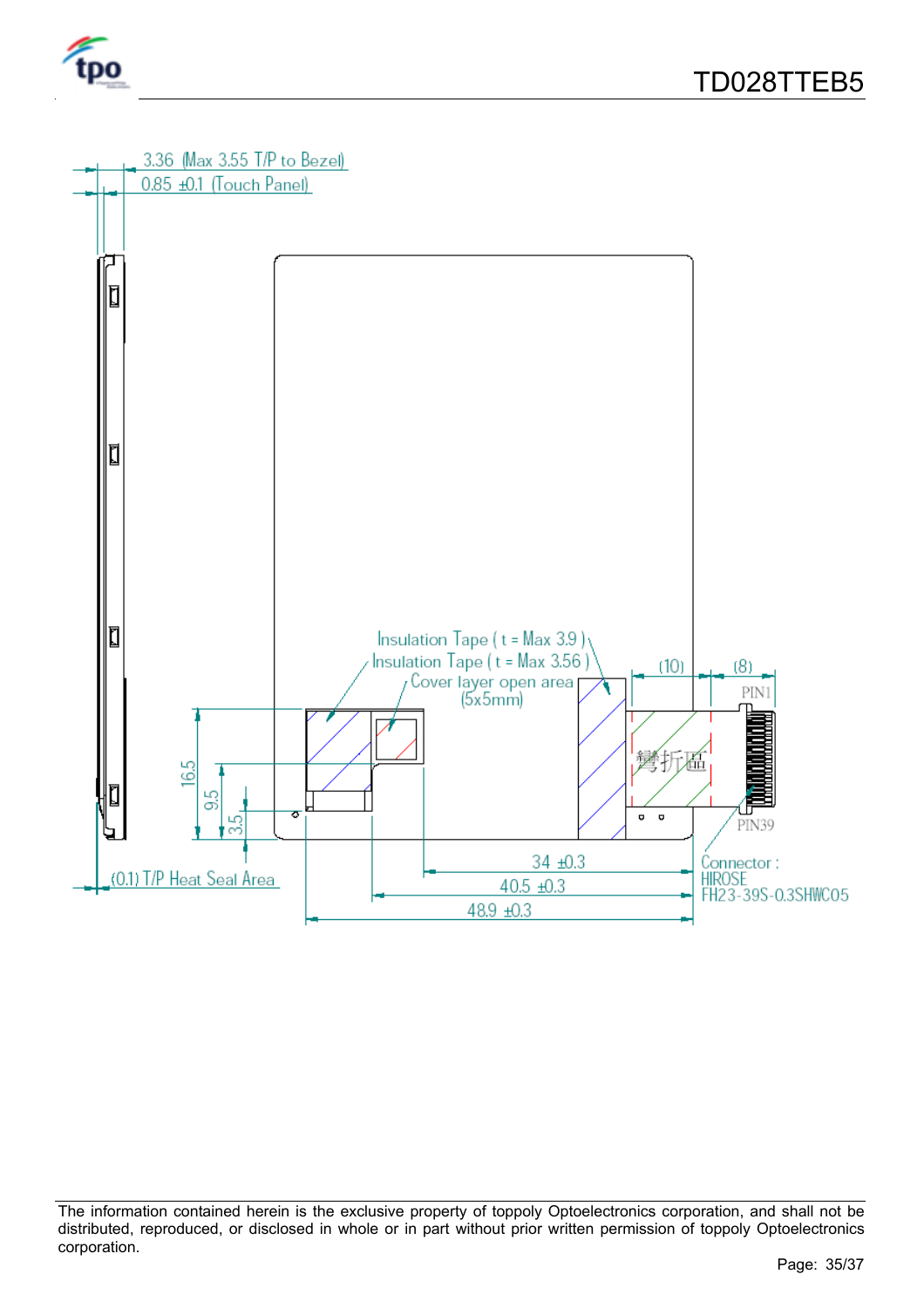

#### Note:

- 1. Please design the bezel not to contact with the T/P upper electrode film. Otherwise, T/P may input incorrectly by giving the force to the bezel, and we recommend using the bezel material which is hard to bend.<br>2. The tolerance of module height is excluded warp of the shield case and the FPC.
- 
- 3. Please design the bezel cushion within the T/P double tape area.
- 4. The dimension without tolerance is for reference only.

The information contained herein is the exclusive property of toppoly Optoelectronics corporation, and shall not be distributed, reproduced, or disclosed in whole or in part without prior written permission of toppoly Optoelectronics corporation.